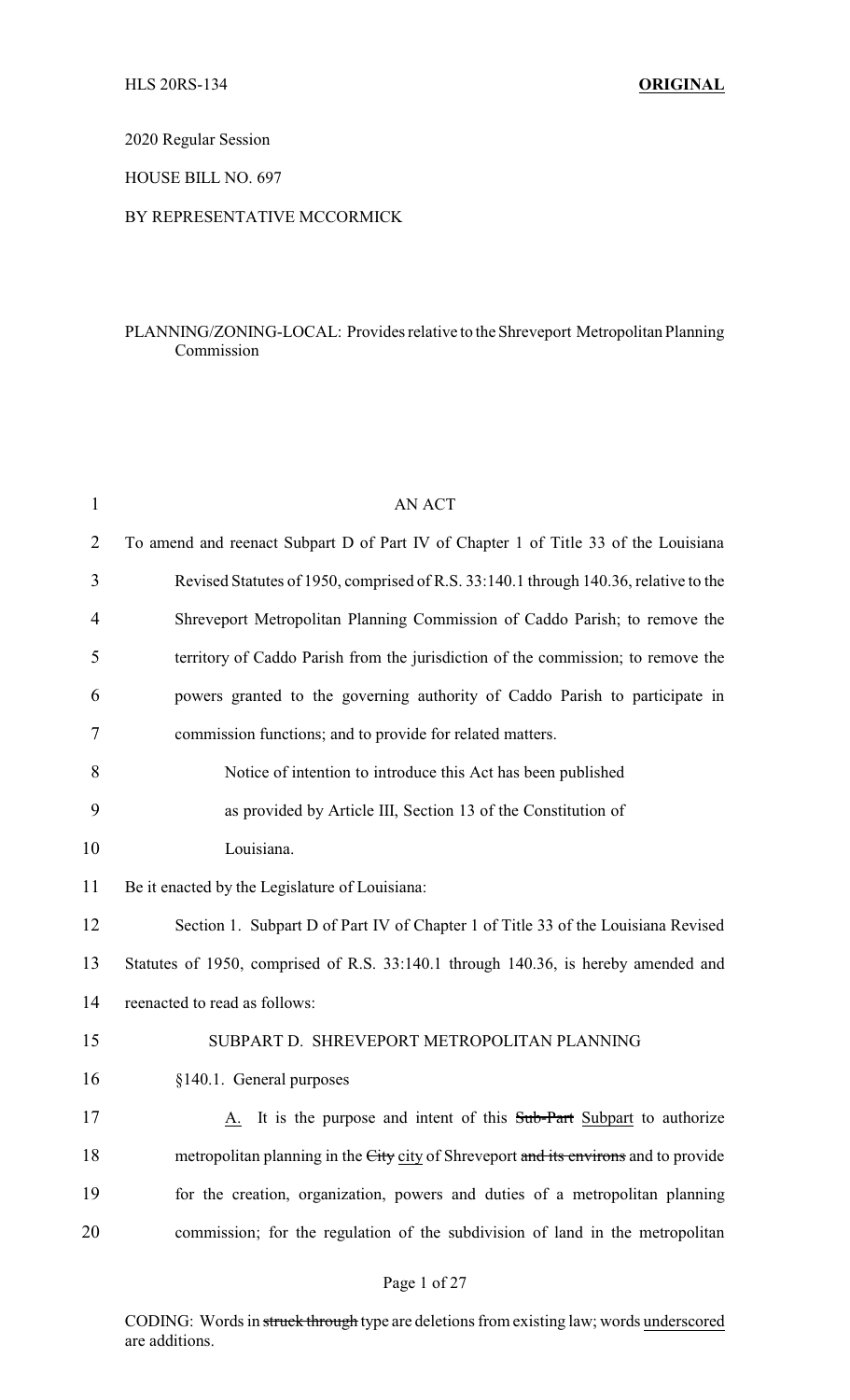1 planning area, as defined herein in this Subpart; for the making and adoption of an official map or maps to preserve the integrity of the major street plan and other plans by the regulation of buildings in mapped streets; for the making and adoption of a zoning plan and zoning ordinance or ordinances; for the adoption of ordinances prescribing minimum construction, health, and sanitation standards to prevent the spread of slums and to encourage and assist public and private agencies, corporations, and individuals in the rehabilitation and redevelopment of blighted areas; and for the adoption of other plans, ordinances, and measures to effectuate the 9 purposes of this Sub-Part Subpart.

10 B. It is the intent of this Sub-Part Subpart to provide for the planning and the 11 effectuation of plans for the orderly physical development of the metropolitan 12 planning area as a whole. To this end provision is made for unified planning of the 13 area within the City of Shreveport and environs; and, further, provision is made for 14 joint or correlated action by the City Council of the City of Shreveport and the Police 15 *Jury of Caddo Parish in the adoption of ordinances or other measures to effectuate* 16 such unified plans.

17 §140.2. Separate actions by city and parish

18 A. Where joint or correlated legislative action is required, as above provided, 19 it is contemplated in this Sub-Part that such joint or correlated legislative action will 20 be taken within a reasonable time after the submission of such ordinances or other 21 measures to the City Council or the Police Jury by the planning commission.

22 B. In the event such legislative action is not taken by either the City Council 23 or the Police Jury, nothing in this Sub-Part shall be construed to prohibit, prevent, 24 or impair the other from taking such action unilaterally with respect to the territory 25 within its lawful jurisdiction; provided, that in such case either the City Council or 26 Police Jury, as the case may be, that has failed to take such legislative action shall 27 forfeit to the other all rights and privileges with respect to joint action, such as 28 appointment of members of the board of appeals, and such rights and privileges shall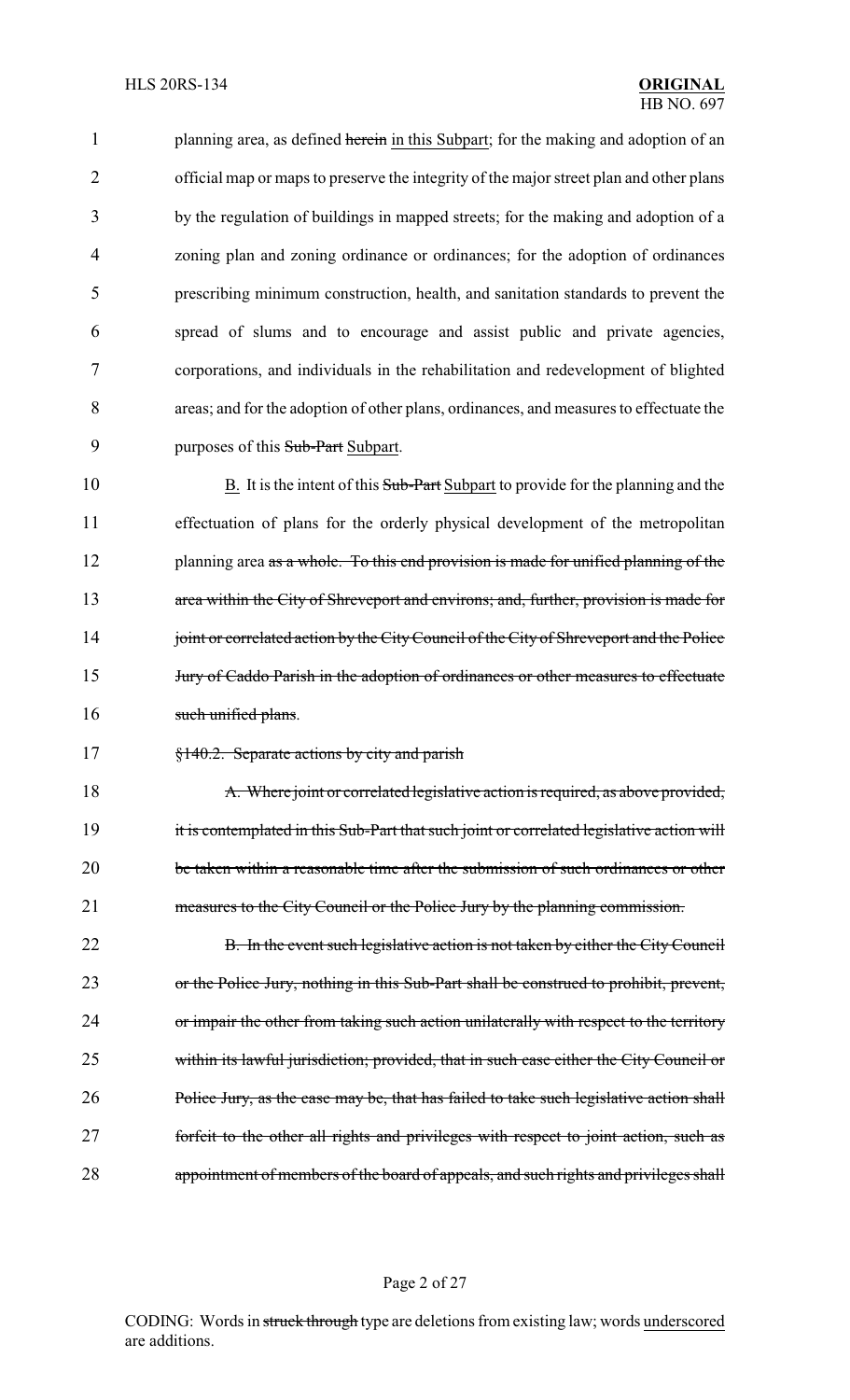1 **remain forfeited until such time as the joint or correlated action contemplated is** 2 taken.

 $\frac{$140.3}{140.3}$  \\$140.2. Conflict with other laws

4 A. Where If other laws relating to the physical planning, zoning, airport 5 zoning, effectuation of plans, platting, and other purposes of this Sub-Part Subpart 6 are in conflict with the provisions of this Sub-Part Subpart, the provisions of this 7 Sub-Part Subpart shall prevail; provided, however, that where such other laws or 8 provisions thereof provide for other and additional duties, powers, authority, and 9 responsibility, such other laws shall be applicable insofar as they are not in conflict 10 with the provisions of this Sub-Part Subpart.

11 B. It is distinctly recognized, however, that should either party hereto fail to 12 take advantage of or to use the instant legislation, this Sub-Part will in no way If the 13 city council fails to make use of the provisions of this Subpart, the provisions of this 14 Subpart shall not be construed to displace, amend, supersede or affect existing 15 planning or zoning laws or statutes of the State state of Louisiana or of either 16 jurisdiction herein which are now in effect the municipality.

17 §140.4. Delegation of authority

18 A. Where, for reasons of convenience, economy, or effectiveness in the 19 administration of plans, ordinances, or other measures, such as zoning, it is desired 20 that the City Council or Police Jury or department, bureau, or agent of either 21 undertake the administration of such plans, ordinances, or other measures with 22 respect to the territory of the other, the City Council and Police Jury are hereby 23 authorized and empowered to enter into such arrangement as may be mutually agreed 24 upon for such administration and to provide compensation therefor to the governing 25 body or department, bureau, or agent thereof, commensurate with the value and 26 extent of the administration and work involved.

27 B. Nothing in this section shall be construed as authorizing the delegation 28 by the City Council or the Police Jury to the other or to any department, bureau, or 29 agent thereof, of the legislative authority vested by law in such governing body.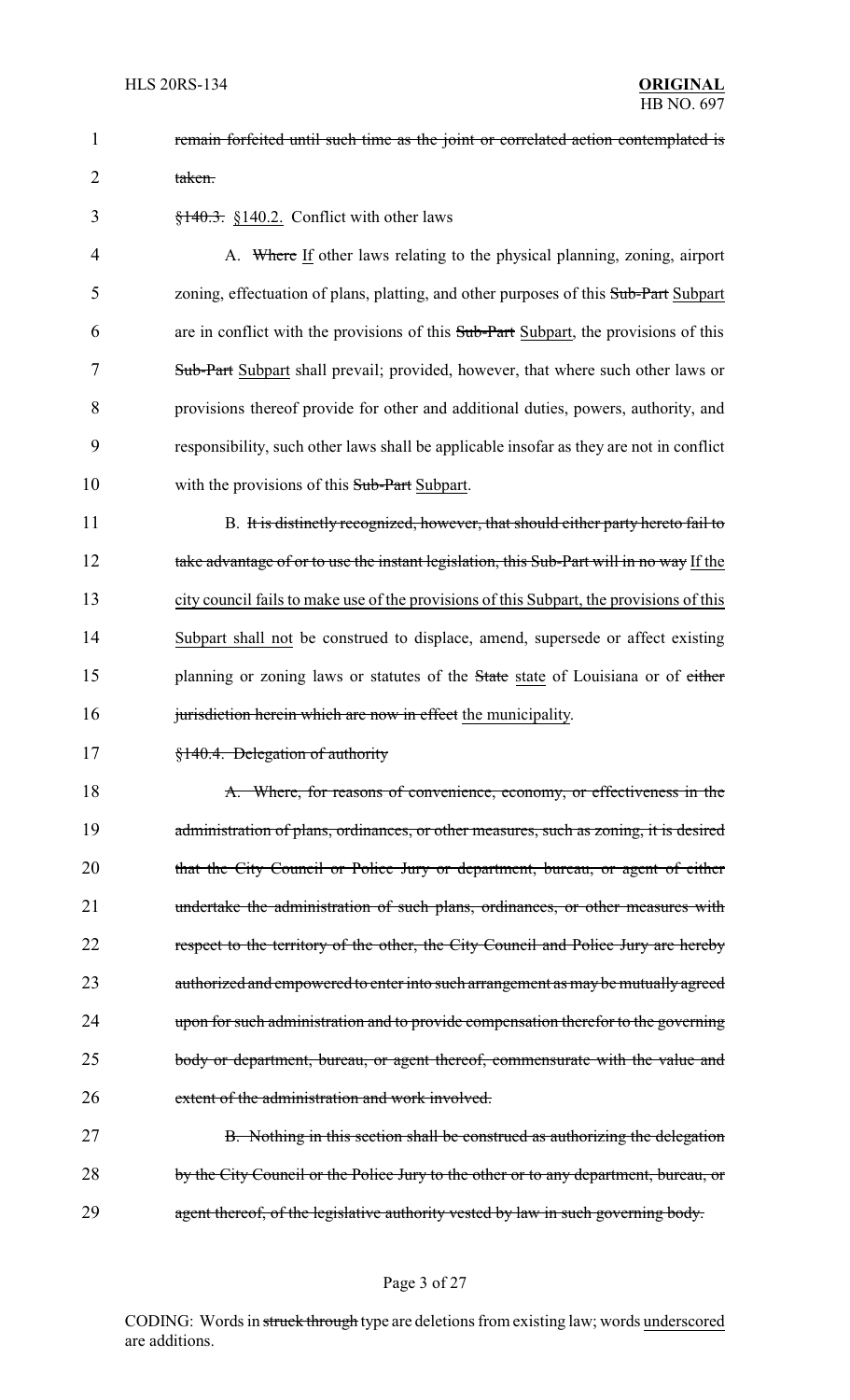| $\mathbf{1}$   | $\frac{$140.5}{9140.3}$ . Definitions                                                   |
|----------------|-----------------------------------------------------------------------------------------|
| $\overline{2}$ | For the purposes of this Subpart, certain words and phrases used herein are             |
| 3              | defined as follows:                                                                     |
| 4              | (1) Municipal and municipality relate to the City of Shreveport, and where              |
| 5              | appropriate to the context, to that area lying within the corporate limits of such city |
| 6              | as such corporate limits exist or may exist in the future.                              |
| 7              | $(2)$ City Council relates to the chief legislative body of the City of                 |
| 8              | Shreveport.                                                                             |
| 9              | (3) Parish relates to Caddo Parish as such parish exists today or may exist             |
| 10             | in the future.                                                                          |
| 11             | (4) Police Jury relates to the chief legislative body of Caddo Parish.                  |
| 12             | (5) Planning Commission or commission means the Shreveport Metropolitan                 |
| 13             | Planning Commission of Caddo Parish as provided for in R.S. 33:140.6.                   |
| 14             | (6) Metropolitan planning area means the City of Shreveport and any areas               |
| 15             | outside of its boundaries which, in the commission's judgment, bear relation to the     |
| 16             | planning of the municipality; provided, however, that such metropolitan planning        |
| 17             | area shall not extend more than five (5) miles beyond the City of Shreveport as such    |
| 18             | City exists or may exist in the future.                                                 |
| 19             | (7) Street or streets means, relates to, and includes streets, avenues,                 |
| 20             | boulevards, roads, lanes, alleys and other ways.                                        |
| 21             | (8) Subdivision means the division of a lot, a tract, or parcel of land or a            |
| 22             | portion thereof, into two or more lots, sites, or other divisions, any one or more of   |
| 23             | which is to be platted as a lot of record for the purpose, whether immediate or future, |
| 24             | of sale or building development, and also means resubdivision, or the consolidation     |
| 25             | of lots or tracts or portions thereof into single lots, and, when appropriate to the    |
| 26             | context, relates to the process of subdividing, as to the land or area subdivided.      |
| 27             | (1) "City Council" means the governing authority of the city of Shreveport.             |
| 28             | (2) "Commission" means the Shreveport Metropolitan Planning Commission                  |
| 29             | of Caddo Parish as provided for in R.S. 33:140.4.                                       |

# Page 4 of 27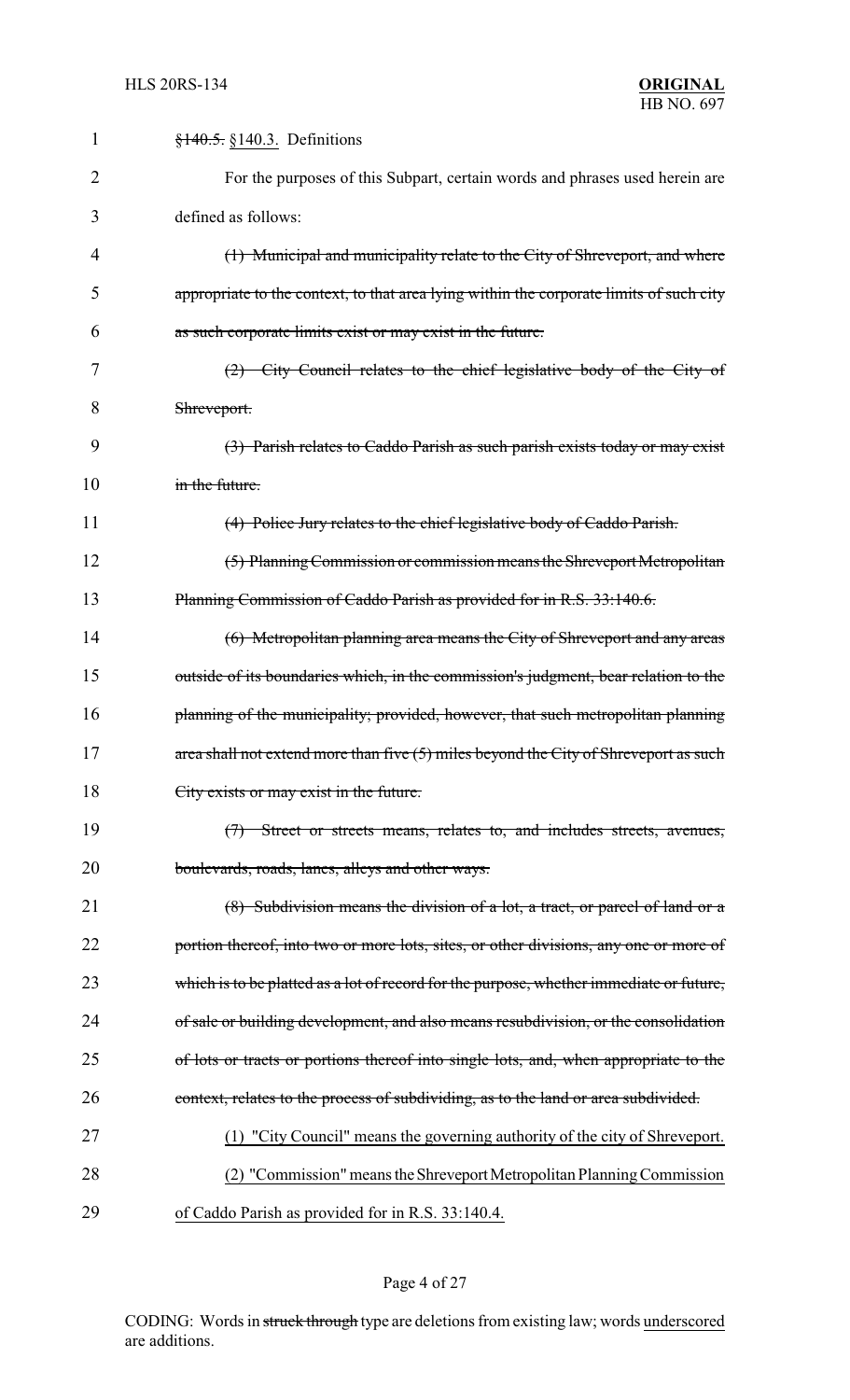| $\mathbf{1}$   | "Metropolitan planning area" means the territory included within the<br>(3)                |
|----------------|--------------------------------------------------------------------------------------------|
| $\overline{2}$ | boundaries of the city of Shreveport.                                                      |
| 3              | (4) "Municipal" and "municipality" means the city of Shreveport.                           |
| $\overline{4}$ | (5) "Street" or "streets" mean public thoroughfares, avenues, boulevards,                  |
| 5              | roads, lanes, alleys, and other ways.                                                      |
| 6              | "Subdivision" means the division of a lot, a tract, or parcel of land or a<br>(6)          |
| 7              | portion thereof, into two or more lots, sites, or other divisions, any one or more of      |
| 8              | which is to be platted as a lot of record for the purpose, whether immediate or future,    |
| 9              | of sale or building development, and also means resubdivision, or the consolidation        |
| 10             | of lots or tracts or portions thereof into single lots, and, when appropriate to the       |
| 11             | context, relates to the process of subdividing, as to the land or area subdivided.         |
| 12             | $\frac{140.6}{140.6}$ , §140.4. Metropolitan planning commission; creation and appointment |
| 13             | A. The City Council of the City of Shreveport and the Police Jury of Caddo                 |
| 14             | Parish city council may create a commission, to be known as the Shreveport                 |
| 15             | Metropolitan Planning Commission of Caddo Parish. The Commission commission                |
| 16             | shall consist of nine members who shall be residents and qualified voters of Caddo         |
| 17             | Parish, four (4) members appointed by the City Council of the City of Shreveport,          |
| 18             | four (4) members appointed by the Police Jury of Caddo Parish, and one member              |
| 19             | elected by joint action of the City Council of the City of Shreveport and the Police       |
| 20             | Jury of Caddo Parish. The term of each member shall be six years, except that of the       |
| 21             | members first appointed, the terms of the four (4) members appointed by the City           |
| 22             | Council and the terms of the four (4) members appointed by the Police Jury shall be        |
| 23             | two, four, five, and six years respectively, and the term of the member elected by         |
| 24             | joint action of the City Council and the Police Jury shall be three years. Any vacancy     |
| 25             | shall be filled for the unexpired term by the appointive authority, which shall have       |
| 26             | also the authority to remove any member for cause stated in writing and after public       |
| 27             | hearing; provided, however, that the filling of an unexpired term of the removal of        |
| 28             | any member elected by the City Council and the Police Jury shall be done only by           |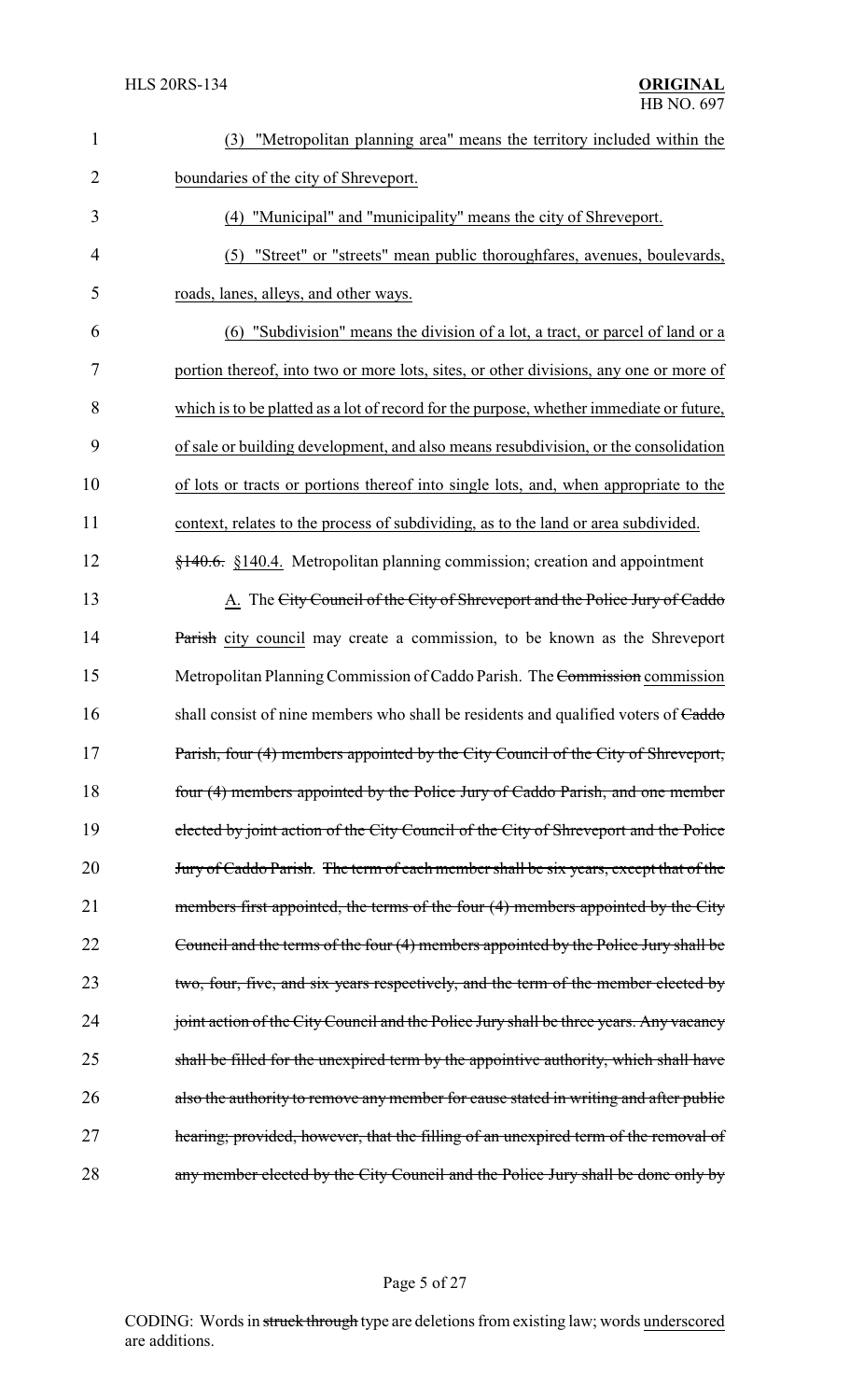| $\mathbf{1}$   | the City Council and the Police Jury. All members shall serve without compensation    |
|----------------|---------------------------------------------------------------------------------------|
| $\overline{2}$ | the municipality.                                                                     |
| 3              | B. Members shall serve six-year terms after initial terms as provided in this         |
| 4              | Subsection. One member shall serve an initial term of one year; one shall serve two   |
| 5              | years; one shall serve three years; two shall serve four years; two shall serve five  |
| 6              | years; and two shall serve six years, as determined by lot at the first meeting.      |
| 7              | C. Members shall serve without compensation.                                          |
| 8              | D. Vacancies for any reason shall be filled for the remainder of the                  |
| 9              | unexpired term in the manner of the original appointment.                             |
| 10             | E. A member may be removed for cause stated in writing and after a public             |
| 11             | hearing.                                                                              |
| 12             | $\frac{1}{2}$ +40.7. §140.5. Organization, rules, staff                               |
| 13             | A. The commission shall elect its chairman from among its members. The                |
| 14             | term of the chairman shall be one year with eligibility for reelection.<br>The        |
| 15             | commission shall adopt rules for the transaction of business and shall keep a record  |
| 16             | of its resolutions, transactions, findings, and determinations, and the recorded vote |
| 17             | of each member to be included, and each record shall be a public record.              |
| 18             | B. The commission may appoint such employees and staff as it deems                    |
| 19             | necessary for its work, and where, for convenience, economy, or effectiveness in the  |
| 20             | administration of plans, ordinances, or other measures, such as zoning, the           |
| 21             | commission desires to delegate certain authority to its employees and staff to act in |
| 22             | its behalf, it may do so when such authority is specified in the plan, ordinance or   |
| 23             | other measure.                                                                        |
| 24             | C. The commission may contract with city planners and other consultants for           |
| 25             | such services as it may require.                                                      |
| 26             | $\frac{$140.8}{9140.6}$ . Budget                                                      |
| 27             | The commission shall prepare an annual budget of its operating expenses, the          |
| 28             | total amount of which, exclusive of gifts, shall be within the total amounts          |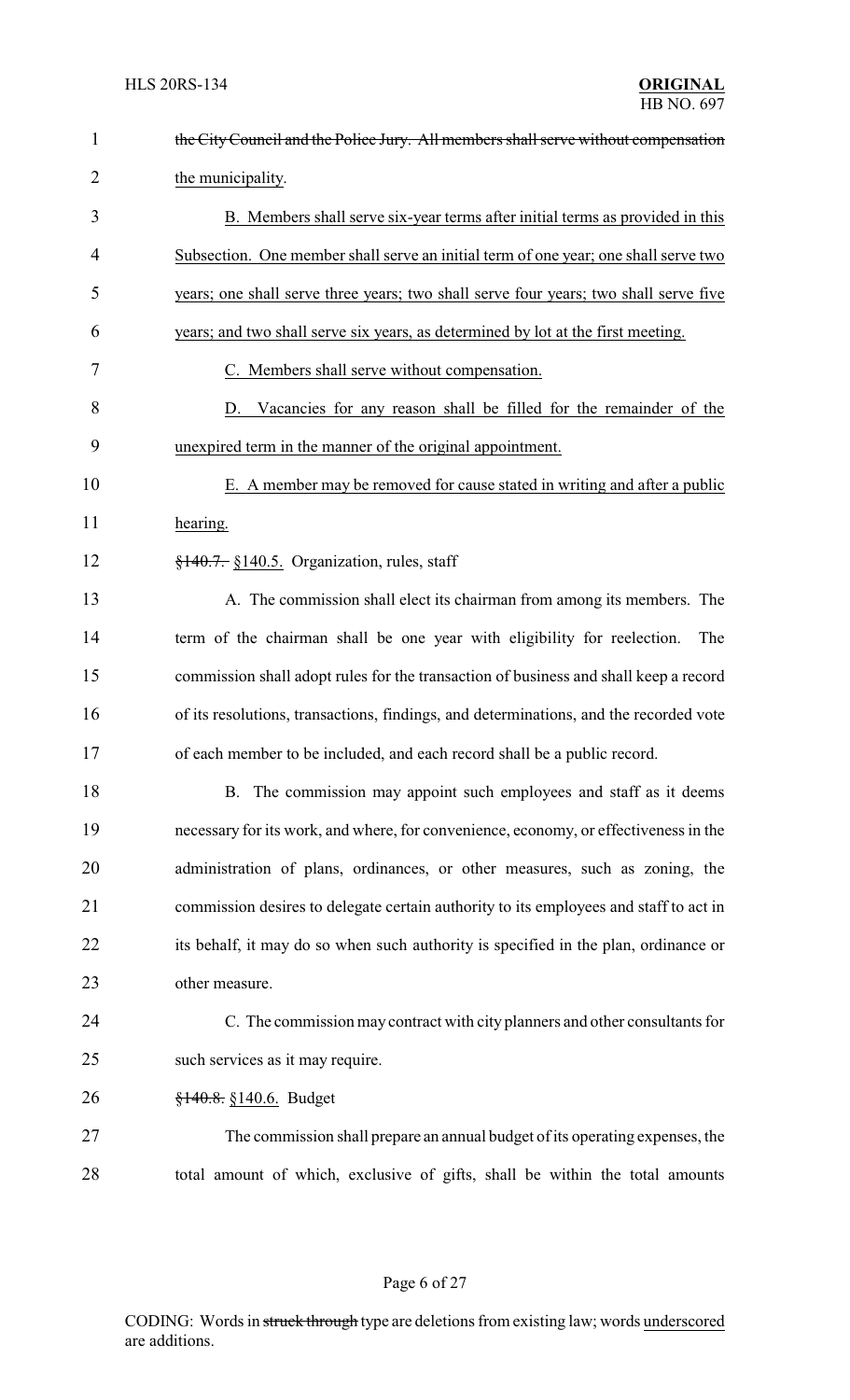1 appropriated for the purpose by the City Council and the Police Jury city council. 2 The City of Shreveport municipality shall act as fiscal agent for the commission.  $\frac{$140.9}{140.7}$ . S<sub>140.7</sub>. Area of jurisdiction

4 The area of jurisdiction of the commission shall be the metropolitan planning 5 area as defined herein in this Subpart. In its planning, the commission may take into 6 consideration and may make plans for such other area as, in its judgment bears 7 relation to the metropolitan planning area, but the plans for such other area shall not 8 in themselves or by reason of this Sub-part Subpart have any legal or official status. 9 <del>§140.10.</del> §140.8. Master plan

10 A. It shall be the function and duty of the commission to make and 11 recommend to the City Council and the Police Jury city council a master plan for the 12 physical development of the municipality, including any areas outside of its 13 boundaries which, in the commission's judgment, bear relation to the planning of the 14 municipality.

 B. The master plan, consisting of maps, plats, charts, and descriptive and explanatorymatter, shall show the commission's recommendations for such physical development, and may include, among other things, the general location, character and extent of streets, bridges, viaducts, parks, parkways, waterway and waterfront developments, playgrounds, airports, and other public ways, grounds, places and spaces; the general location of public buildings, schools and school sites, and other public property; the general location and extent of public utilities and terminals, whether publicly or privately owned, for water, power, heat, light, sanitation, transportation, communication, and other purposes; the acceptance, widening, removal, extensions, re-location, narrowing, vacation, abandonment, or change of use of any of the foregoing public ways, grounds, places, spaces, buildings, properties, utilities, or terminals; a zoning plan for the regulation of the height, area, bulk, location, and use of private and public structures and premises, and of population density; the general location, character, layout, the extent of the neighborhood units and communities or groups of neighborhood units, of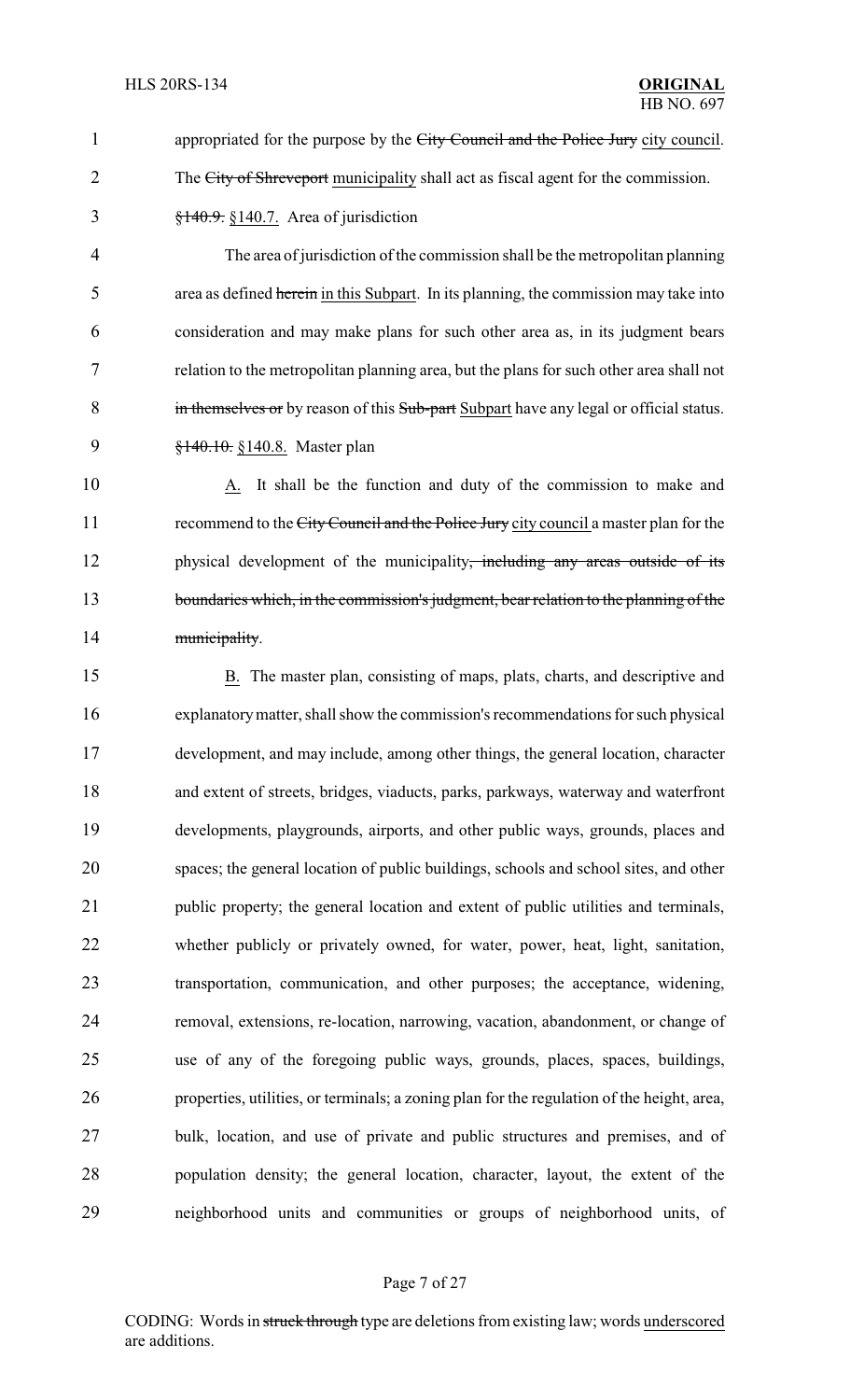neighborhood and community centers; and of the general character, extent, and layout of the replanning of blighted districts and slum areas.

 C. The commission may from time to time recommend amendments to extend or add to the plan.

§140.11. §140.9. General purpose of the plan

 In the preparation of the master plan, the commission shall make careful and comprehensive surveys and studies of the existing conditions and probable future growth of the City of Shreveport and its environs municipality. The plan shall be made with the general purpose of guiding and accomplishing a coordinated, adjusted, and harmonious development of the metropolitan planning area which will, in accordance with existing and future needs, best promote public health, safety, morals, order, convenience, prosperity, or the general welfare, as well as efficiency and economy in the process of development.

**§140.12.** §140.10. Adoption of master plan

 The commission may recommend the adoption of the master plan as a whole, or, as the work of making the whole master plan progresses, may from time to time recommend a part or parts thereof, any such part to correspond generally with one or more of the functional subdivisions of the subject matter of the plan. The adoption of the plan or any part, amendment, or addition, shall be by resolution 20 carried by the affirmative votes of a majority of the City Council, in the case of its applicability to the City of Shreveport, or by the Police Jury, in the case of its 22 applicability to areas outside of the City of Shreveport city council. The resolution shall refer expressly to the maps, descriptive matter, and other matters intended by the commission to form the whole or part of the plan, and the action taken shall be recorded on the adopted plan or part thereof by the identifying signature of the 26 secretary of the City Council or the Police Jury city council, and a copy of the plan 27 or part thereof shall be certified to each of the following: The City Council of the City of Shreveport, the Police Jury of Caddo Parish, the Caddo Parish School Board, 29 the Board of Commissioners of the Caddo Levee District, and the Clerk of Court and

#### Page 8 of 27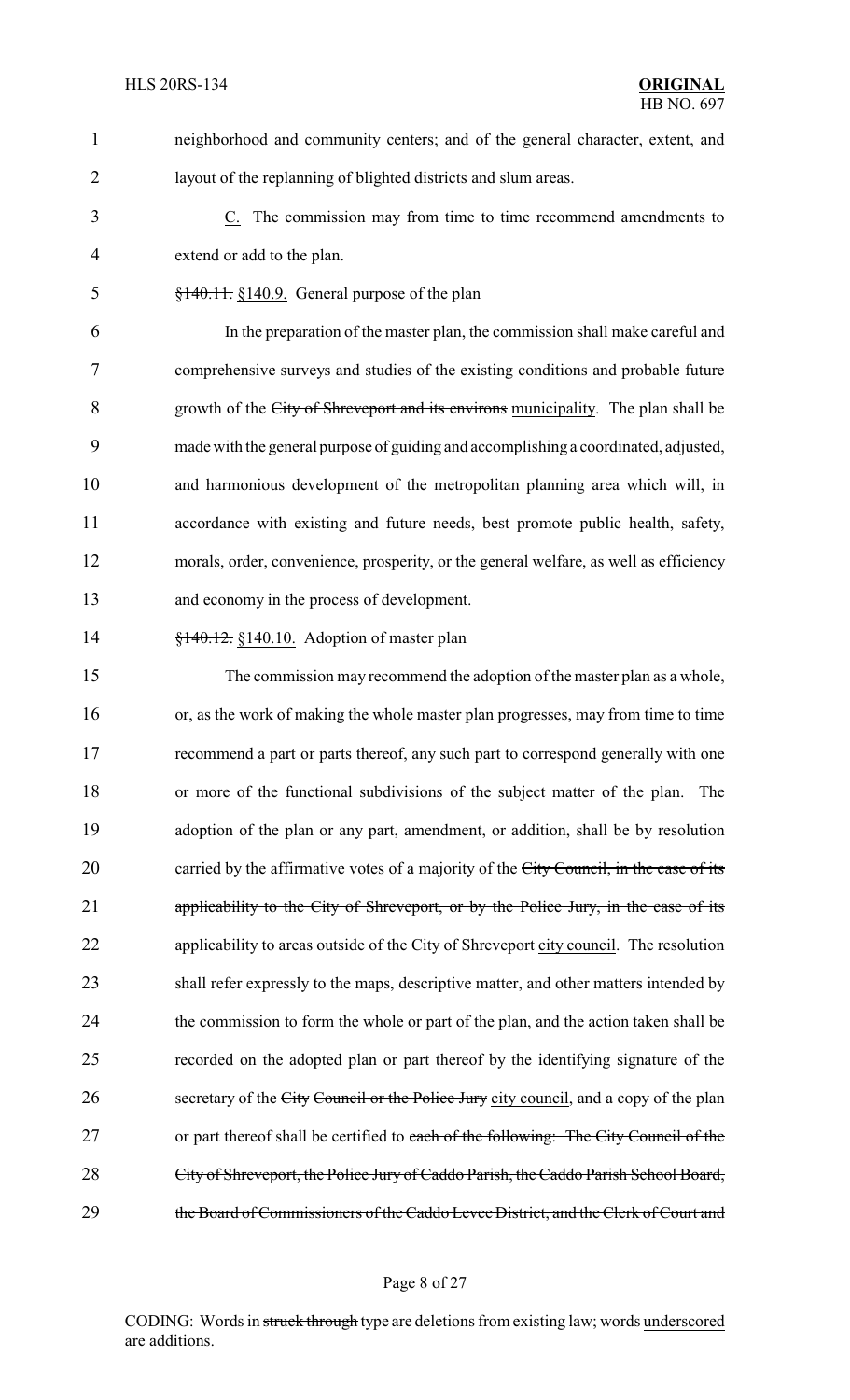1 Recorder of Caddo Parish the city council and the clerk of court of Caddo Parish, who shall record such plan or part thereof on the conveyance records of Caddo Parish. The plan or part thereof shall take effect after the date it shall have been 4 adopted by the City Council, in the case of its applicability to the City of Shreveport, or by the Police Jury, in the case of its applicability to areas outside the City of Shreveport city council.

7 §140.13. §140.11. Miscellaneous powers of the commission

 The commission maymake reports and recommendations relating to the plan and development of the area within its jurisdiction to public officials and agencies, public utilitycompanies, civic, educational, professional and other organizations and 11 citizens. It may recommend to the executive or legislative officials of the City of 12 Shreveport and Caddo Parish municipality, and to other public or semi-public boards, commissions, agencies, or other bodies, programs for public improvements and the financing thereof. All public officials shall, upon request, make available to the commission, within a reasonable time, such available information as it may require for its work. The commission, its members and employees, in the performance of its functions, may enter upon any land, make examinations and surveys, and place and maintain necessary monuments and marks thereon. In general, the commission shall have such additional powers as granted by ordinances 20 adopted by the City Council or the Police Jury as the case may be city council.

21 **§140.14.** §140.12. Legal status of plan

22 A. After adoption of the master plan or any part thereof, then and thenceforth 23 no street, park, or any public way, ground, place, or space, no public building or 24 structure, school or school site, or no public utility, whether publicly or privately 25 owned, shall be constructed or authorized in the area of the adopted plan until and 26 unless the location and extent thereof shall have been submitted to and approved by 27 the planning commission; provided that in the case of disapproval, the commission 28 shall communicate its reasons to the City Council or Police Jury, as appropriate city 29 council, and the City Council or Police Jury city council, by a vote of not less than

## Page 9 of 27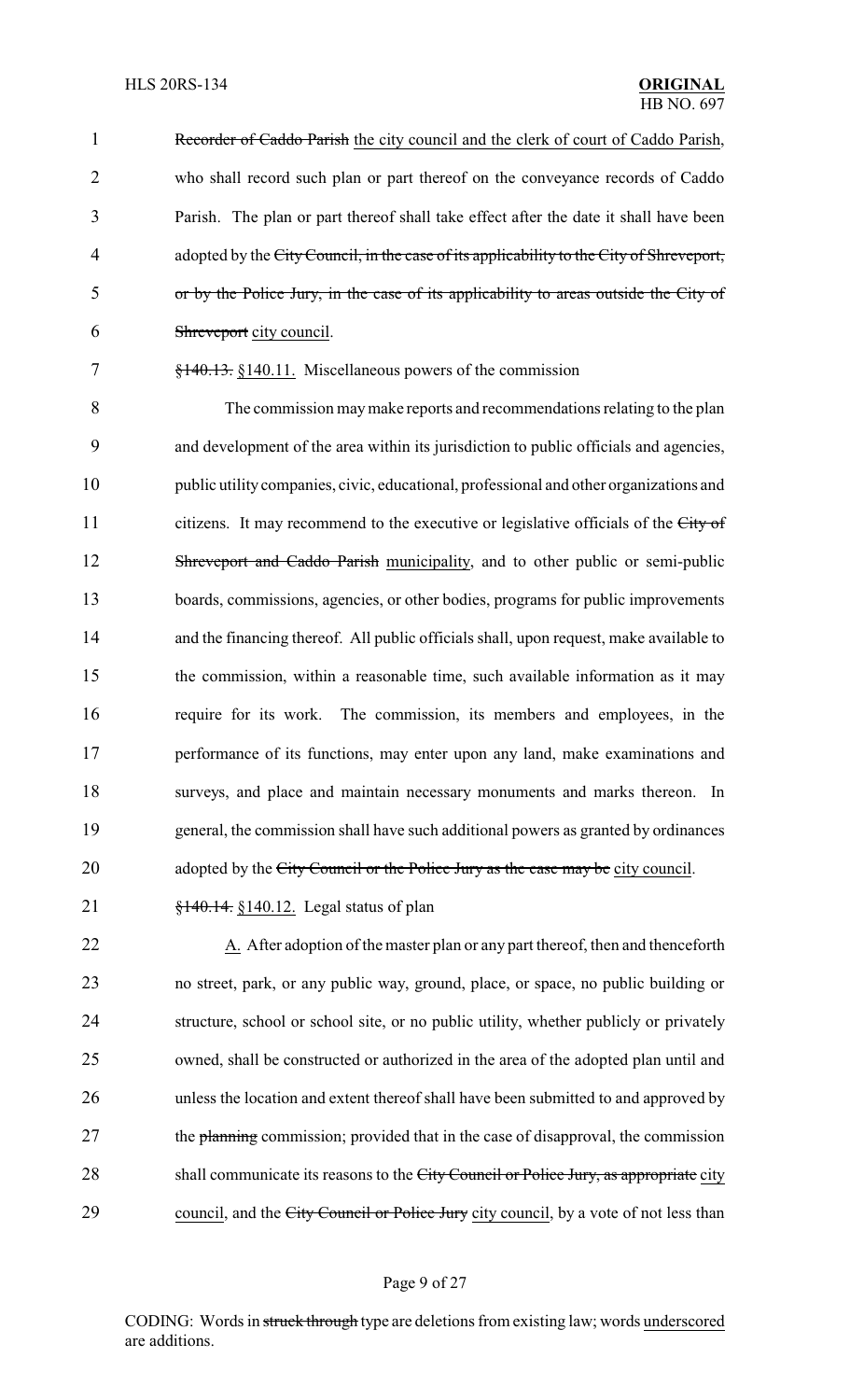1 two-thirds of its entire membership shall have the power to overrule such disapproval 2 and, upon such overruling, the City Council, Police Jury city council, or the 3 appropriate board or officer shall have the power to proceed; provided, however, that 4 if the public way, ground, place, space, building, structure, school or school site, or 5 utility be one the authorization or financing of which does not, under the law or 6 charter provisions governing the same, fall within the province of the City Council 7 or Police Jury city council or other body or official of the City of Shreveport or of 8 Caddo Parish municipality, then the submission to the planning commission shall be 9 by the board or official having such jurisdiction, and the planning commission's 10 disapproval may be overruled by such board by a vote of not less than two-thirds of 11 its entire membership or by said the official.

12 B. The acceptance, widening, removal, extension, relocation, narrowing, 13 vacation, abandonment, change of use, acquisition of land for, or sale or lease of any 14 street or other public way, ground, place, property, or structure shall be subject to 15 similar submission and approval, and the failure to approve may be similarly 16 overruled. The secretary of the commission or his deputy shall issue a receipt 17 showing the date, time, and sufficient description to identifyanydocument submitted 18 to it for approval. The failure of the commission to act within sixty  $(60)$  days from 19 the date of official filing shall be deemed approval, unless a longer period is granted 20 by the City Council, Police Jury city council, or other submitting agency or official, 21 provided that the acceptance, widening, removal, extension, relocation, narrowing, 22 vacation, abandonment, change of use, acquisition of land for, or sale or lease of any 23 street, or other public way, ground, place, property, or structure by the Police Jury 24 of Caddo Parish or by the City Council of the City of Shreveport, as the case may be, 25 city council need not be submitted for approval by the commission unless in conflict 26 with said the master plan.

27 §140.15. Effective date

28 In creating a metropolitan planning commission, as authorized by this-Sub 29 Part, the City Council of the City of Shreveport and the Police Jury of Caddo Parish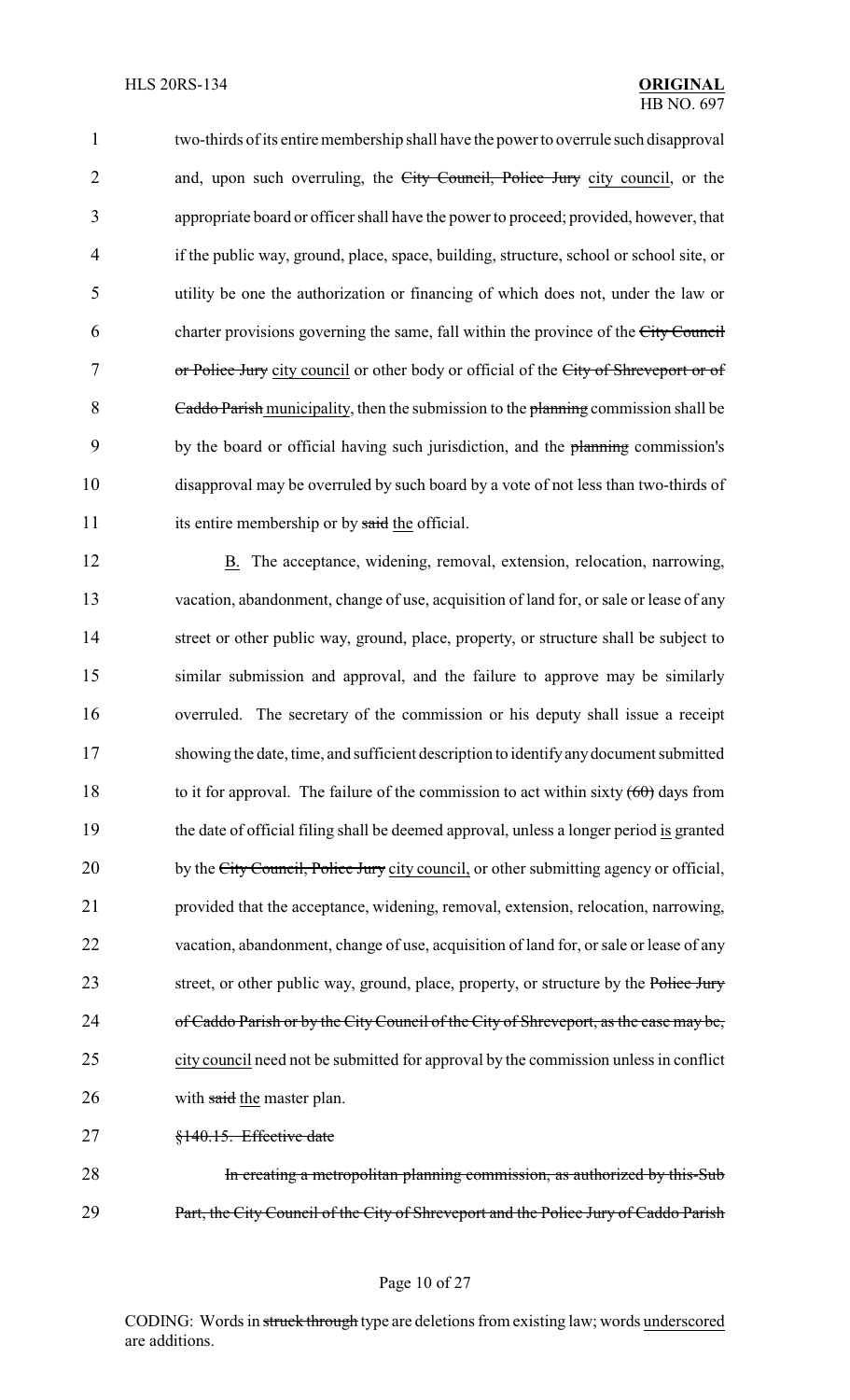1 shall, by mutual agreement, designate the date upon which the powers, duties and 2 authority of the commission shall take effect. Until such time as the Metropolitan 3 PlanningCommission begins the performance of its duties the existingCityPlanning 4 Commission of the City of Shreveport shall be continued with all the powers and 5 duties heretofore held; and, by the aforesaid date the CityPlanningCommission shall 6 have turned over to the Metropolitan Planning Commission all of its records, plans, 7 studies, or other instruments of its work and planning. Upon the attachment of the 8 jurisdiction of the Metropolitan Planning Commission, the powers of the City 9 Planning Commission of the City of Shreveport in conflict herewith, shall cease to 10 exist; provided, however, that such plans or parts thereof as have been lawfully 11 adopted by the City Planning Commission, including but not limited to the 12 subdivision regulations, major street plan, and zoning plan, shall continue in effect 13 and shall be administered by the Metropolitan Planning Commission until repealed 14 or replaced by such Metropolitan Planning Commission in accordance with this Sub-15 Part. 16 §140.16. §140.13. Planning commission as platting authority 17 From and after the time when the Shreveport Metropolitan Planning 18 Commission of Caddo Parish shall have recommended, and the CityCouncil and the 19 Police Jury have After the commission has recommended and the city council has 20 adopted a master plan in whole or in part, no plat of a subdivision of land lying 21 within the area covered by the said plan shall be filed or recorded until it shall have 22 been submitted to and approved by the commission, and such approval entered in

29 §140.17. §140.14. Subdivision, regulations

28 be void.

## Page 11 of 27

23 writing on the plat by the secretary of the commission. The Clerk of Court and

24 Recorder clerk of court of Caddo Parish shall not file or record a plat of a subdivision

25 without the approval of the Planning Commission commission as required by this

26 Sub-Part Subpart; the filing or recording of a plat of a subdivision without the

27 approval of the Planning Commission commission as required by this Section shall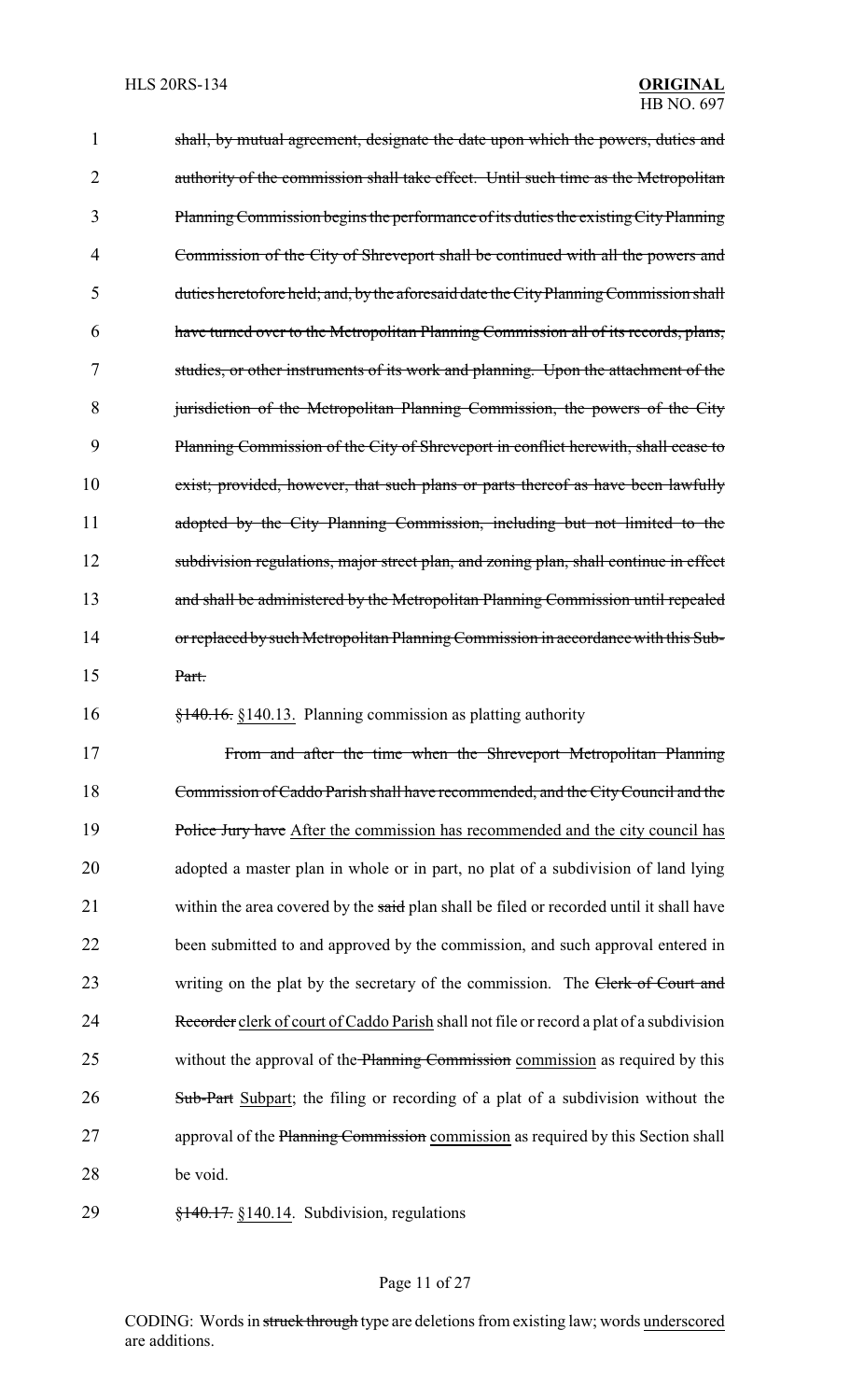1 A. In exercising the powers granted to it by this Sub-part Subpart, the 2 planning commission shall recommend regulations governing the subdivision of land within the metropolitan planning area. Such regulations may provide for the harmonious development of the metropolitan planning area; for the coordination of streets within subdivisions with other existing or planned streets or with other features of the master plan or official map of the metropolitan planning area; for adequate open spaces for traffic, recreation, light and air; and for the distribution of population and traffic which will tend to create conditions favorable to health, safety, convenience, or prosperity.

 B. Such regulations may include requirements as to the extent to which and the manner in which streets shall be graded and improved and water, sewer and other utility mains, piping, connections, or other facilities shall be installed as a condition precedent to the approval of the plat. The regulations or practice of the commission may provide for the tentative approval of the plat previous to such improvement and installation; but any such tentative approval shall not be entered on the plat. Such regulations may provide that, in lieu of the completion of such work and installations previous to the final approval of a plat, the commission may accept a bond, in an amount and with surety and conditions satisfactory to it, providing for the securing 19 to the City of Shreveport or to Caddo Parish, as appropriate municipality, the actual construction and installation of such improvements and utilities within a period 21 specified by the commission and expressed in the bond; and the City Council of the 22 <del>City of Shreveport and the Police Jury of Caddo Parish are</del> city council is hereby granted the power to enforce such bonds by all appropriate legal and equitable remedies. Such regulations may provide, in lieu of the completion of such work and installations previous to the final approval of a plat, for an assessment or other 26 method whereby the City of Shreveport or Caddo Parish, as appropriate, municipality is put in an assured position to do such work and make such installations at the cost of the owners of the property within the subdivision.

### Page 12 of 27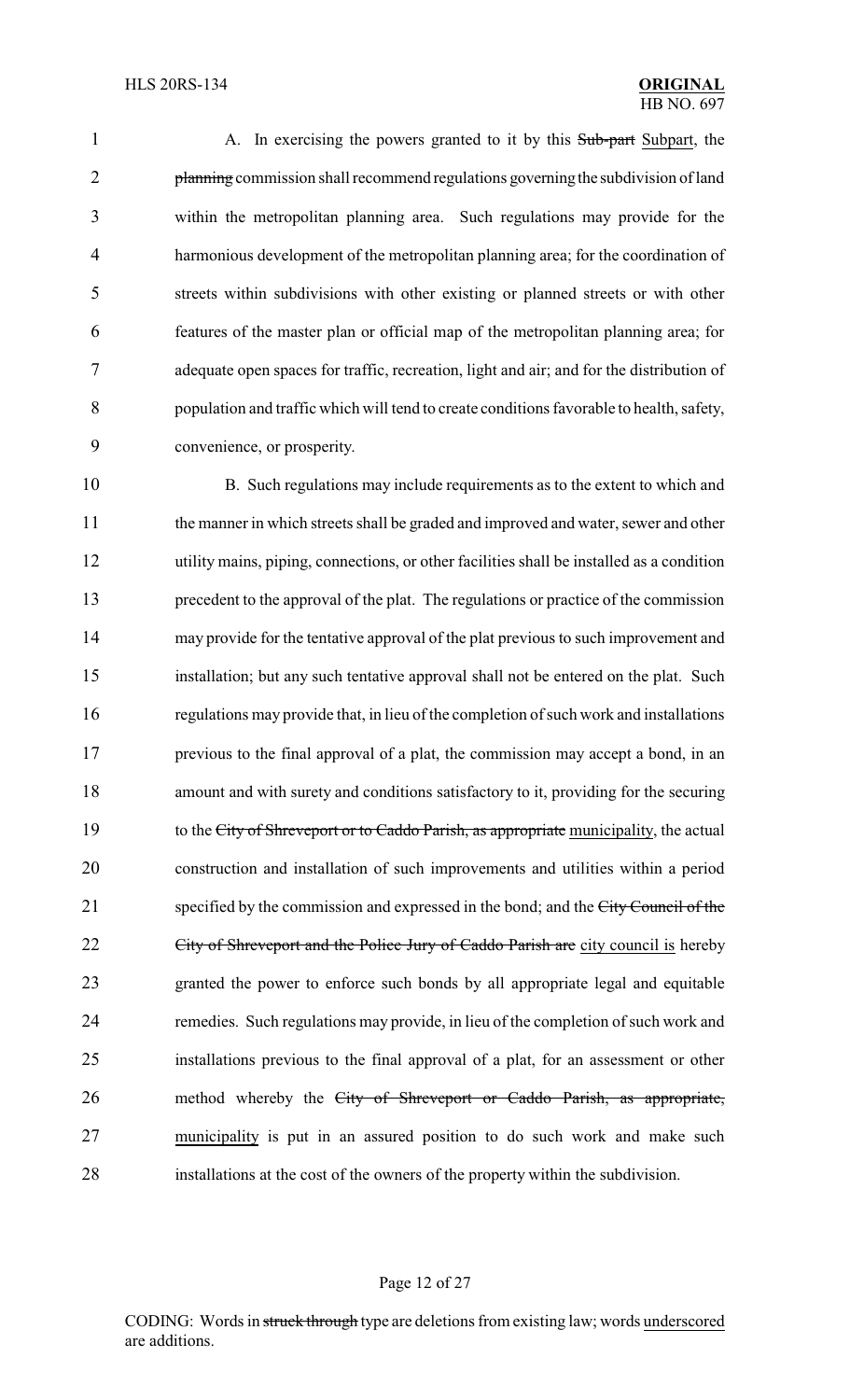| $\mathbf{1}$   | C. Before recommending its subdivision regulations or any amendments                                                                                    |
|----------------|---------------------------------------------------------------------------------------------------------------------------------------------------------|
| $\overline{2}$ | thereto, the commission shall hold a public hearing thereon, at least ten $(10)$ days                                                                   |
| 3              | notice of the time and place of which shall be published in a newspaper of general                                                                      |
| $\overline{4}$ | circulation in the municipality and parish; certified copies of these regulations to be                                                                 |
| 5              | filed with the local legislative body and the Clerk of Court city council and the clerk                                                                 |
| 6              | of court of Caddo Parish. The commission shall then present its recommendation for                                                                      |
| 7              | subdivision regulations to the City Council or the Police Jury for adoption by the                                                                      |
| 8              | City Council or the Police Jury, as the case may be city council.                                                                                       |
| 9              | $\frac{$140.18}{\\81.40.15}$ . Procedure on subdivision plats; appeals                                                                                  |
| 10             | A.(1) The secretary of the commission or his deputy shall issue a receipt                                                                               |
| 11             | showing the date, time, and sufficient description to identify any plat submitted to                                                                    |
| 12             | it for approval.                                                                                                                                        |
| 13             | (2) The commission shall approve or disapprove the plat within sixty days                                                                               |
| 14             | thereof, otherwise said the plat shall be deemed to be approved and a certificate to                                                                    |
| 15             | that effect shall be issued by the commission on demand; however, the applicant for                                                                     |
| 16             | commission approval may waive this requirement and consent to the extension of                                                                          |
| 17             | such period.                                                                                                                                            |
| 18             | (3) The ground of disapproval of any plat shall be stated upon the records of                                                                           |
| 19             | the commission, with the recorded vote of each member included in said the records.                                                                     |
| 20             | (4) No plat shall be disapproved by the commission without affording a                                                                                  |
| 21             | hearing thereon.                                                                                                                                        |
| 22             | B. Any applicant or other person may appeal commission approval or                                                                                      |
| 23             | disapproval of a subdivision plat to the city council or the police jury, as the case                                                                   |
| 24             | may be, under such procedures and provisions as shall be established in the                                                                             |
| 25             | subdivision regulations.                                                                                                                                |
| 26             | $\frac{1}{2}$ , $\frac{1}{2}$ , $\frac{1}{2}$ , $\frac{1}{2}$ , $\frac{1}{2}$ , $\frac{1}{2}$ (140.16. Effect of plat approval on status of dedications |
| 27             | The approval of a plat by the planning commission shall not be deemed to                                                                                |
| 28             | constitute or affect any acceptance by the municipality or parish or public body of                                                                     |
| 29             | the dedication of any street or other ground shown upon the plat.                                                                                       |

# Page 13 of 27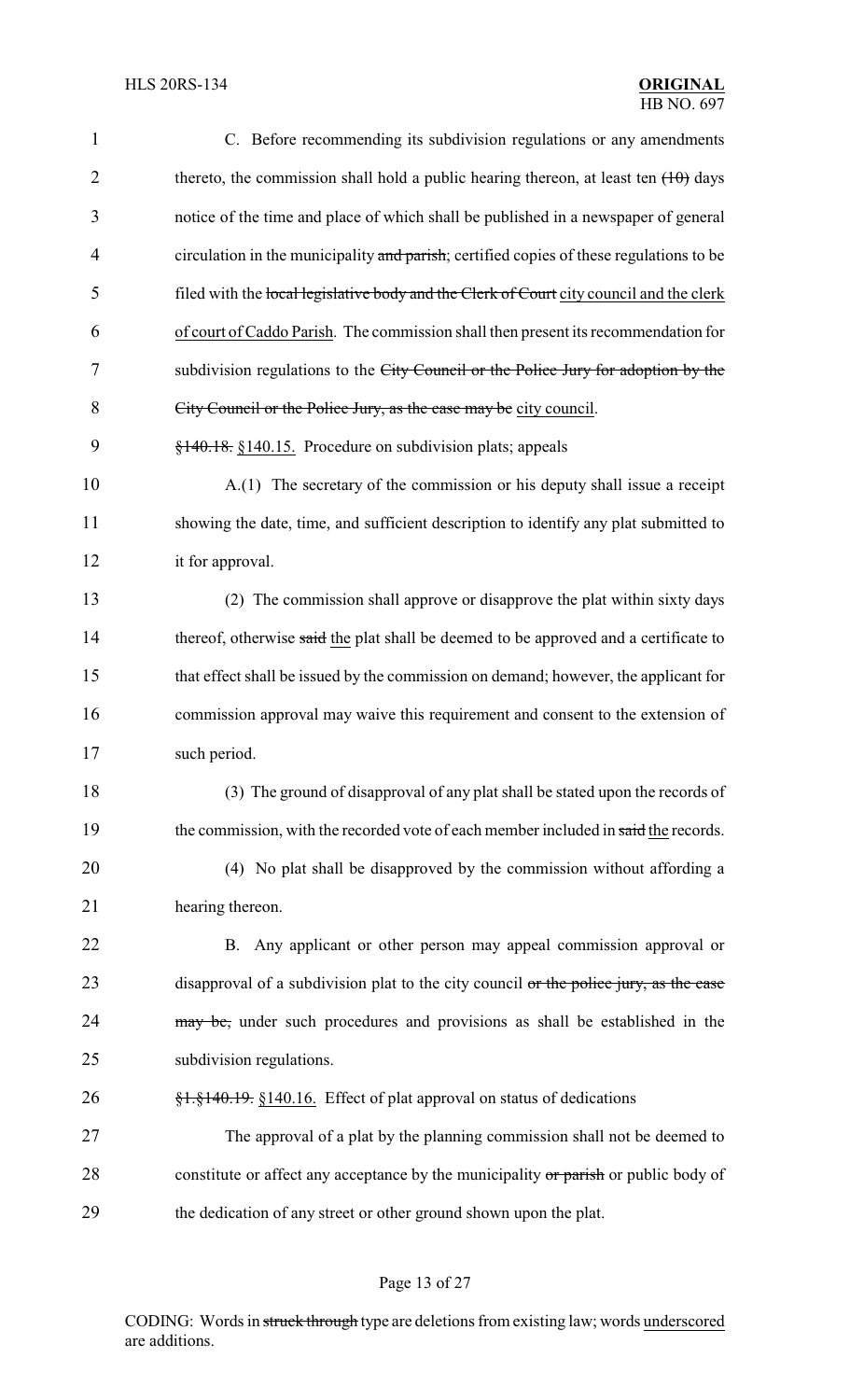§140.20. §140.17. Penalties for transferring lots in unapproved subdivisions

2 Whoever, being If the owner or the agent of the owner of any land located within the area covered by the adopted plan, transfers or sells or agrees to sell or negotiates to sell such land by reference to or exhibition of or by other use of a plat of subdivision of such land before such plat has been approved by such commission and recorded in the office of the Clerk of Court and Recorder of Caddo Parish clerk of court of Caddo Parish, shall be subject to a penalty of one hundred dollars for each lot so transferred or sold or agreed or negotiated to be sold; and the description by metes and bounds in the instrument of transfer or other document used in the process of selling or transferring shall not exempt the transaction from such penalties. The 11 municipality or the parish, as appropriate, through its attorney or other designated official, may enjoin such transfer of sale or agreement by action for injunction or may recover the penalty by civil action.

**§140.21.** §140.18. Acceptance of and improvements in unapproved streets

 From and after the time when the platting jurisdiction of the planning 16 commission shall have attached by virtue of After, the adoption of a master plan, in 17 whole or in part, as provided in R.S. 33:140.16 R.S. 33:140.13, the municipality or **parish** or other public body shall not accept, lay out, open, improve, grade, pave, or light any street within the area covered by the adopted plan, which conflicts with the plan unless such street shall have been accepted or opened as, or shall have otherwise received the legal status of, a public street prior to such attachment of the commission's platting jurisdiction, or unless such street corresponds in its location and lines with a street shown on a subdivision plat approved by such commission or on a street plat made by and adopted by such commission; provided, however, that 25 the City Council, or, in the case of a street outside of the municipality, the Police **Jury** city council may locate and construct or may accept any other street if the ordinance or other measure for such location and construction or for such acceptance be first submitted to such commission for its approval, and, if disapproved by the commission, be passed by not less than two-thirds of the entire membership of the

#### Page 14 of 27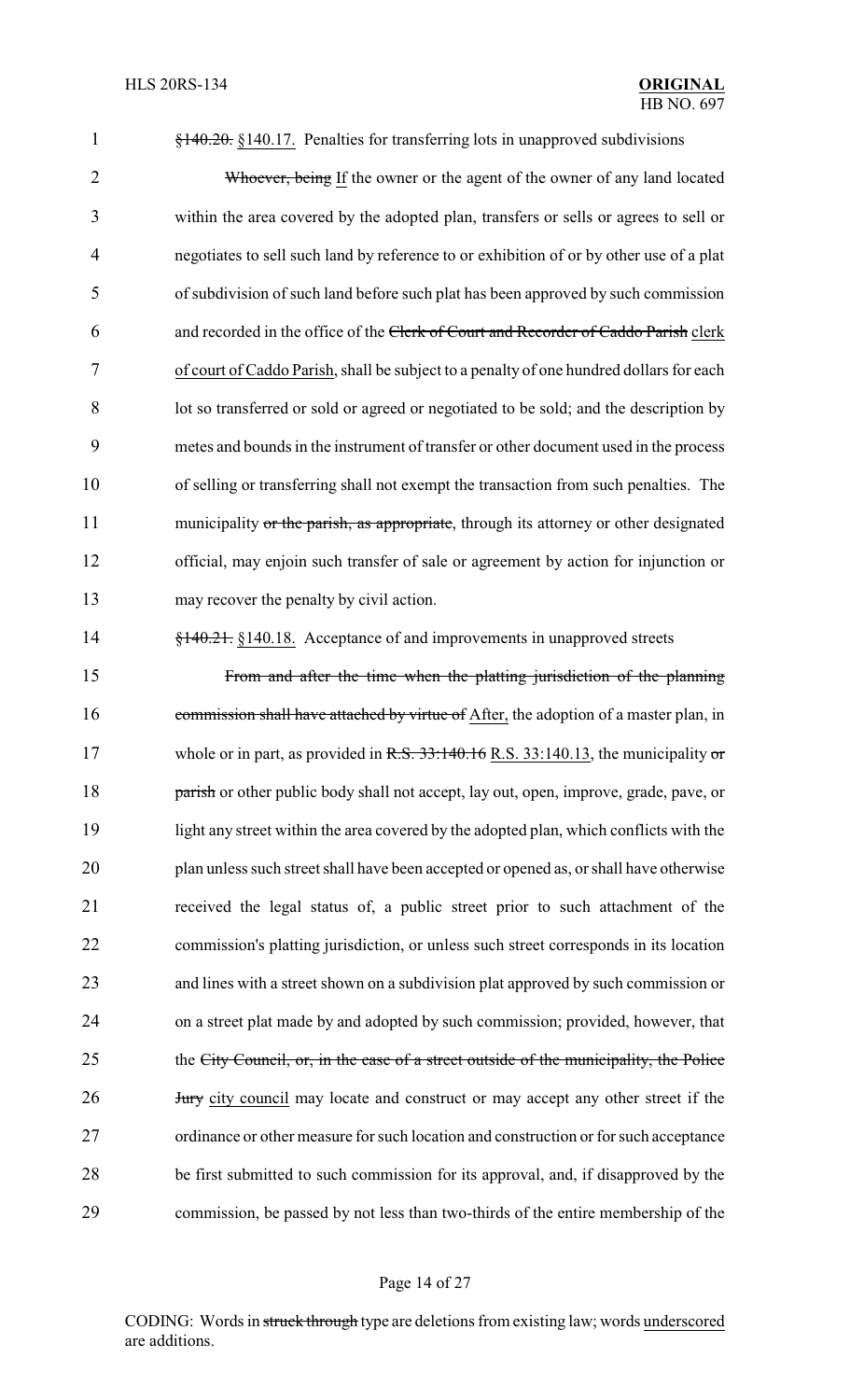City Council or Police Jury, as appropriate city council; and a street approved by the commission upon such submission, or constructed or accepted by such two-thirds vote after disapproval by the commission, shall have the status of an approved street as fully as though it has been originally shown on a subdivision plat approved by the commission or on a plat made and adopted by the commission.  $\frac{$140.22}{9140.22}$  §140.19. Building permits Whenever the planning commission has recommended to the City Council 8 and the Police Jury, and the City Council or Police Jury After the commission has recommended to the city council and the city council has adopted in whole or in part, a building permit plan, including both the full text of a building permit ordinance and the map or maps, showing the districts or zones in which building permits will be required, then and thereafter no building shall be erected in those areas without first having secured the required building permit. 14 §140.23. §140.20. Platting of street lines by planning commission From and after the time when the planning commission shall have 16 recommended and the City Council and the Police Jury After the commission has recommended and the city council has adopted a master plan in whole or in part, which includes at least a major street plan, or shall have progressed in its master 19 planning to the state of the making and recommending a major street plan, such commission shall have the power to make or cause to be made, from time to time, plats on which are indicated the locations of the lines recommended by the commission as the planned or mapped lines of future streets, street extensions, street widenings, or street narrowings. The making or certifying of a plat by the commission shall not in and of itself constitute or be deemed to constitute the opening or establishment of any street or the taking or acceptance of any land for 26 street purposes.  $\frac{$140.24}{100.21}$ . Establishment of official map 28 When the City Council and the Police Jury have After the commission has recommended and the city council has adopted a master plan which includes at least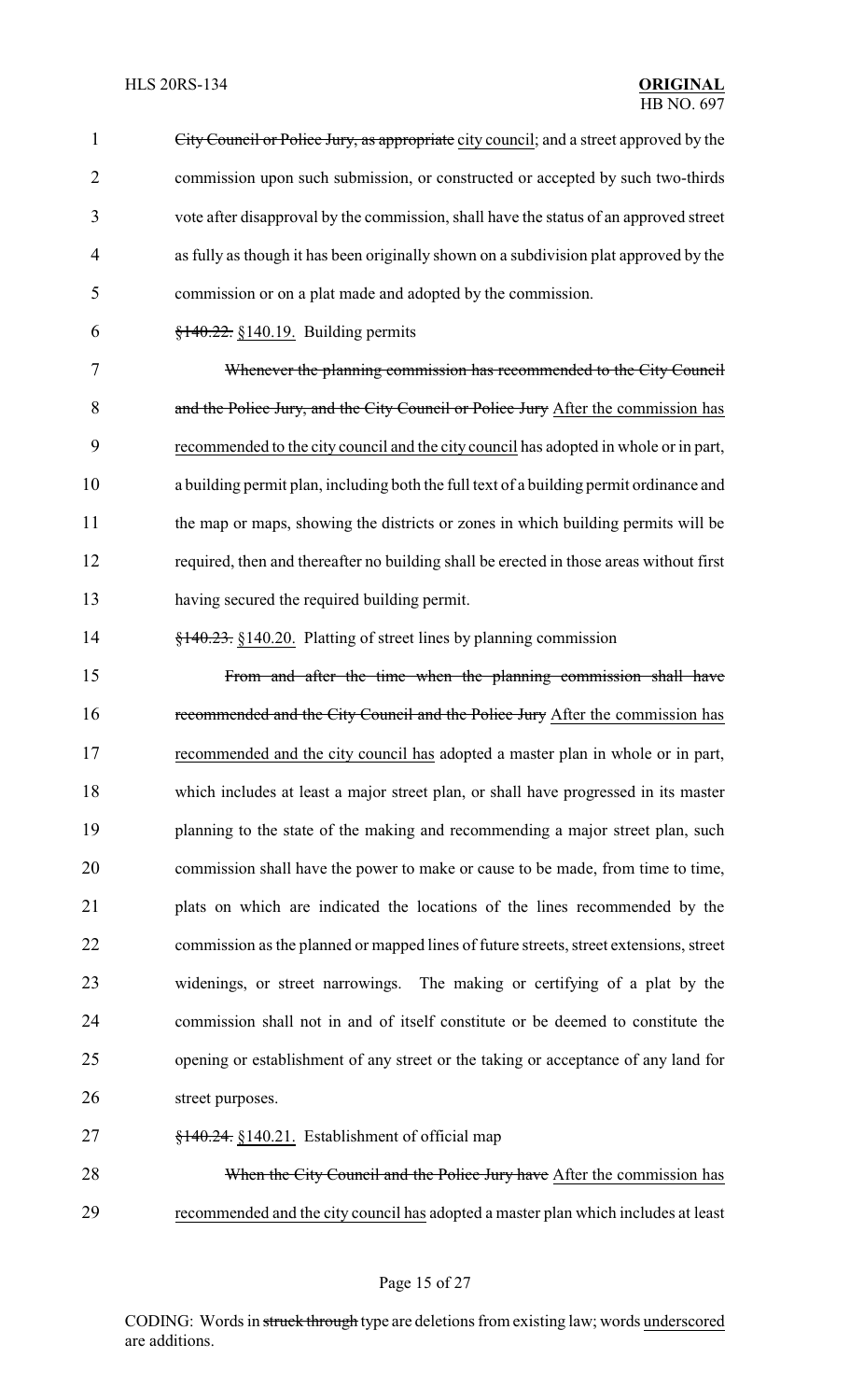1 a major street plan, or the Planning Commission commission has progressed in its 2 master planning to the state of the making and recommending of a major street plan, 3 and shall have certified a copy of such major street plan to the City Council and one 4 to the Police Jury, then the City Council and the Police Jury city council, then the 5 city council may establish an official map of the municipality, in the case of the City 6 Council, and that part of Caddo Parish within the area included within the adopted 7 plan but outside the City of Shreveport, in the case of the Police Jury. The official 8 map shall show the location of the streets theretofore existing and established by law 9 as public streets. Such official map may also show the location of the lines of streets 10 on plats of subdivisions which shall have been approved by the planning 11 commission. The City Council and the Police Jury city council shall certify the fact 12 of the establishment of the official map to the Clerk of Court and Recorder of Caddo 13 Parish clerk of court of Caddo Parish.

14 .<del>§140.25.</del> §140.22. Official map; additions and changes

15 The City Council and the Police Jury city council may add to the official 16 map, each in its own jurisdiction, by placing thereon, from time to time, the lines of 17 streets in accordance with the plat of any subdivision which shall have been 18 approved by the planning commission. The City Council and the Police Jury city 19 council may make, from time to time, other additions to or modifications of the 20 official map by placing thereon the lines of planned new streets or street extensions, 21 widenings, narrowings, or vacations. The placing of any street or street line upon the 22 official map shall not, in or of itself, constitute or be deemed to constitute the 23 opening or establishing of any street or the taking or accepting of any land for street 24 purposes.

# 25 §140.26. §140.23. Regulation of buildings in bed of mapped streets

26 A. For the purpose of preserving the integrity of the official map, the City 27 Council and the Police Jury city council may provide by general ordinance or other 28 legislative action that no permit shall be issued for any building or structure or part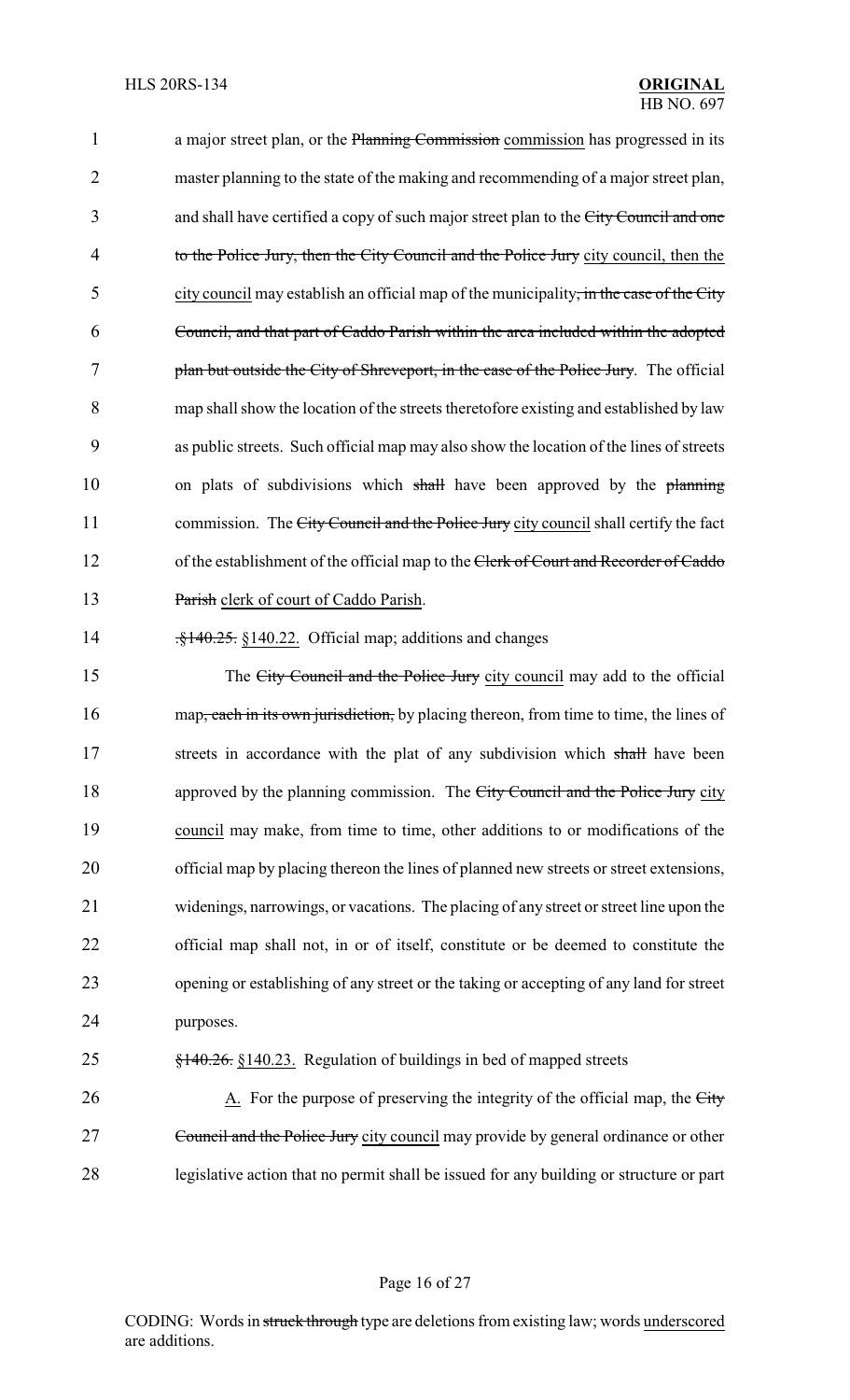thereof on any land located between the mapped lines of any street as shown on the official map.

3 B. Any such ordinance or legislative act shall provide that the Board of 4 Appearth Appeart Subard of appearts, as provided for in this Sub-part Subpart, shall have the power, upon an appeal filed with it by the owner of any such land, to authorize the grant of a permit for a building or structure or part thereof within any such mapped street location in any case in which such board finds, upon the evidence and arguments presented to it upon such appeal,

 (1) That that the property of the appellant of which such mapped street location forms a part will not yield a reasonable return to the owner unless such permit be granted, or

12 (2) That that balancing the interest of the municipality or parish in preserving the integrity of the official map and the interest of the owner in the use and benefits of his property, the grant of such permit is required by considerations of justice and equity.

 C. Before taking any such action, the board of appeals shall hold a hearing thereon, at least ten days notice of the time and place of which shall be given to the appellant by mail at the address specified by the appellant in his appeal petition. In the event that the board of appeals decides to authorize a building permit, it shall have the power to specify the exact location, ground area, height, and other details and conditions of extent and character, and also the duration of the building, structure or part thereof to be permitted.

 §140.27. §140.24. Municipal improvements in streets; buildings not on mapped streets

 A. Except in streets existing and established by law as public streets at the date of the establishment of the official map, no public water facilities, sewer, or other public utilities or improvements shall be constructed after such date in any 28 street until such street is duly placed on the official map.

## Page 17 of 27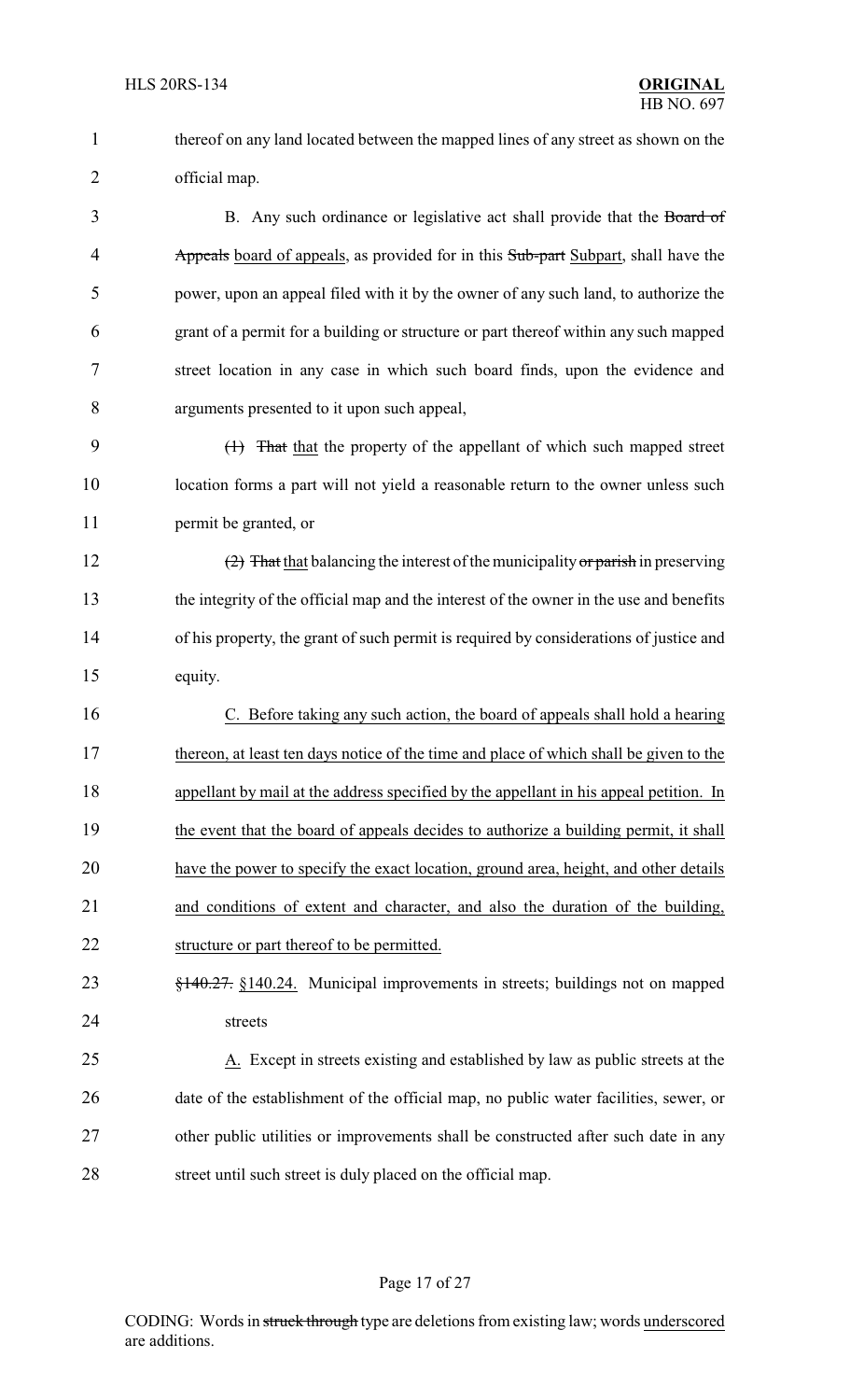| $\mathbf{1}$   | B. The city council and the police jury may provide by ordinance that no                |
|----------------|-----------------------------------------------------------------------------------------|
| $\overline{2}$ | permit for the erection of any building shall be issued unless a street giving access   |
| 3              | to such proposed building existed and was established by law as a public street at the  |
| $\overline{4}$ | time of the establishment of the official map or shall have been duly placed on the     |
| 5              | official map in accordance with the provisions of R.S. 33:140.24 and R.S. 33:140.25     |
| 6              | R.S. 33:140.21 and 140.22; provided, however, that such ordinance shall contain         |
| 7              | provision whereby the applicant for such permit may appeal to the board of appeals,     |
| 8              | hearing upon which appeal and notice of the time and place of which shall be            |
| 9              | published in a newspaper of general circulation in the city and parish municipality,    |
| 10             | and such board shall have the authority to authorize such a permit, subject to such     |
| 11             | conditions as the board may impose, where the circumstances of the case do not          |
| 12             | require the proposed building to be related to the existing streets or to streets as    |
| 13             | shown on the official map and where the permit would not tend to distort or increase    |
| 14             | the difficulty of carrying out the official map of the master plan of the municipality. |
| 15             | $\frac{$140.28}{9140.25}$ . Grant of power                                              |

16 For the purpose of promoting the public health, safety, morals, convenience, 17 order, prosperity and general welfare, the City Council of the City of Shreveport and 18 the Police Jury of Caddo Parish are city council is hereby empowered, in accordance 19 with the conditions and the procedures specified in this Sub-Part Subpart, to regulate 20 the location, height, bulk, number of stories and size of buildings and other 21 structures, the percentage of the lot which may be occupied, the sizes of yards, courts 22 or other open spaces, the density of population, and the uses of buildings, structures 23 and land for trade, industry, residence, recreation, civic activities, and other 24 purposes, within the municipality, in the case of the City of Shreveport, and within 25 that part of Caddo Parish within the metropolitan planning area but outside the City 26 of Shreveport in the case of Caddo Parish.

27 <del>§140.29.</del> §140.26. The zoning plan

28 Whenever the planning If the commission recommends to the City Council 29 of the City of Shreveport and to the Police Jury of Caddo Parish city council a zoning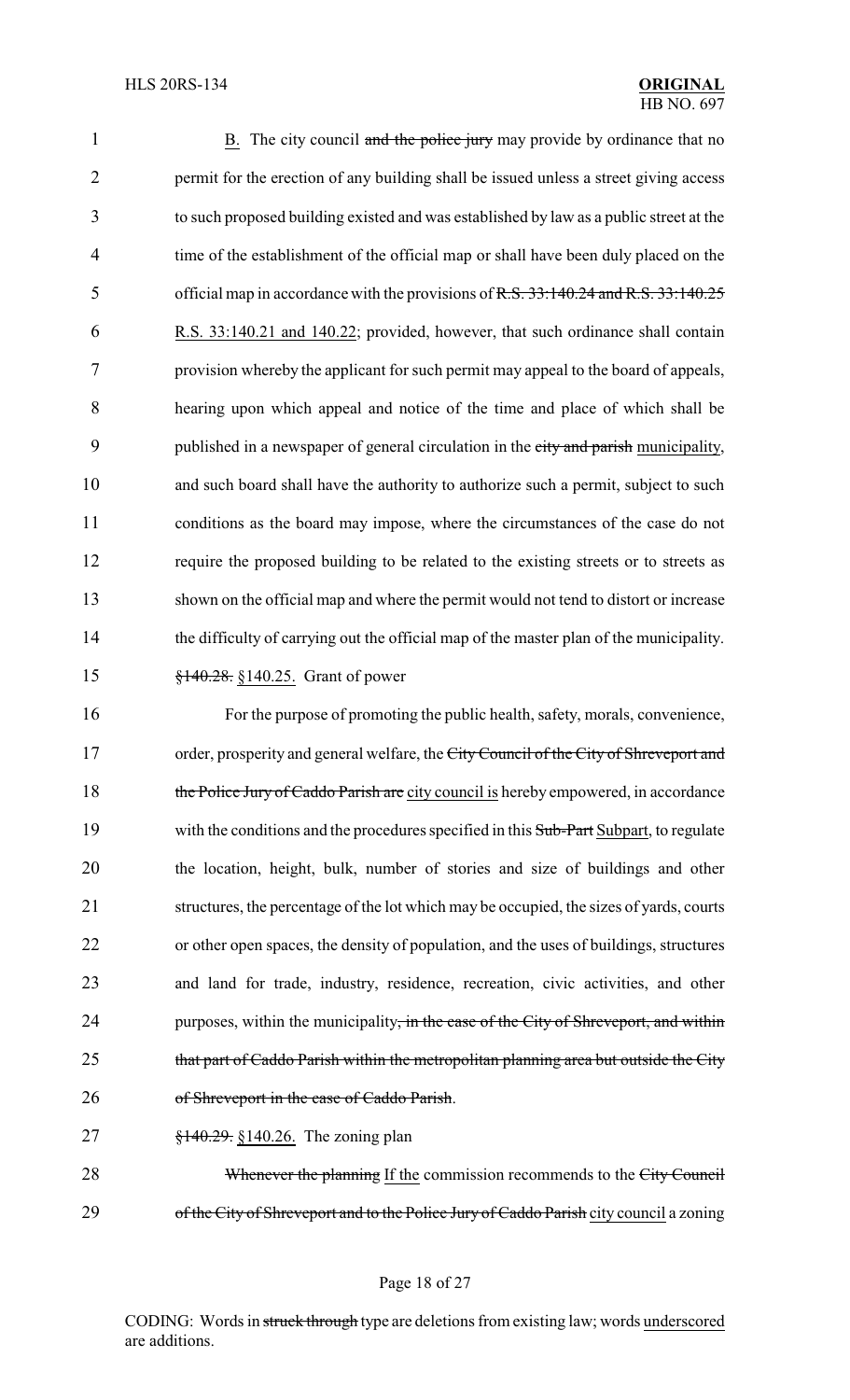plan, including both the full text of a zoning ordinance and the map or maps, 2 representing the recommendations of the planning commission for the regulation by districts or zones of the location, height, bulk, number of stories, and size of buildings and other structures, the percentage of the lot which may be occupied, the size of yards, courts and other open spaces, the density of population, and the uses of buildings, structures, and land for trade, industry, residence, recreation, civic 7 activities, and other purposes, then the City Council and the Police Jury city council 8 may exercise the powers granted for the purpose mentioned in R.S. 33:140.28 R.S. 9 33:140.25 and may divide the municipality or that part of the parish within the 10 metropolitan planning area outside the City of Shreveport, as the case may be, into districts or zones of such number, shape, and area as it may determine, and, for such purposes, may regulate the erection, construction, reconstruction, conversion, alteration, and uses of buildings and structures and the uses of land. All such regulations shall be uniform for each class or kind of building throughout each district, but the regulations in one district may differ from those in other districts.

## 16 **§140.30.** §140.27. Method of procedure

17 Before enacting the zoning ordinance or any amendment thereto, the Police 18 **Jury** city council shall hold a public hearing thereon, at least ten days notice of the 19 time and place of which shall be published in a newspaper of general circulation in 20 the parish municipality. The zoning ordinance, including the map or maps, may 21 from time to time be amended; but no amendment shall become effective unless it 22 be first submitted to and approved by the planning commission, or, if disapproved, 23 shall receive the favorable vote of not less than two-thirds of the entire membership 24 of the City Council or the Police Jury, as the case may be city council.

25 §140.31. §140.28. Non-conforming uses

26 A. The lawful use of a building or premises exactly as such use existed at the 27 time of the enactment of any regulation affecting it may be continued although such 28 use does not conform with the provisions of such regulation. The City Council or 29 the Police Jury, as appropriate, city council may provide for the termination of non-

## Page 19 of 27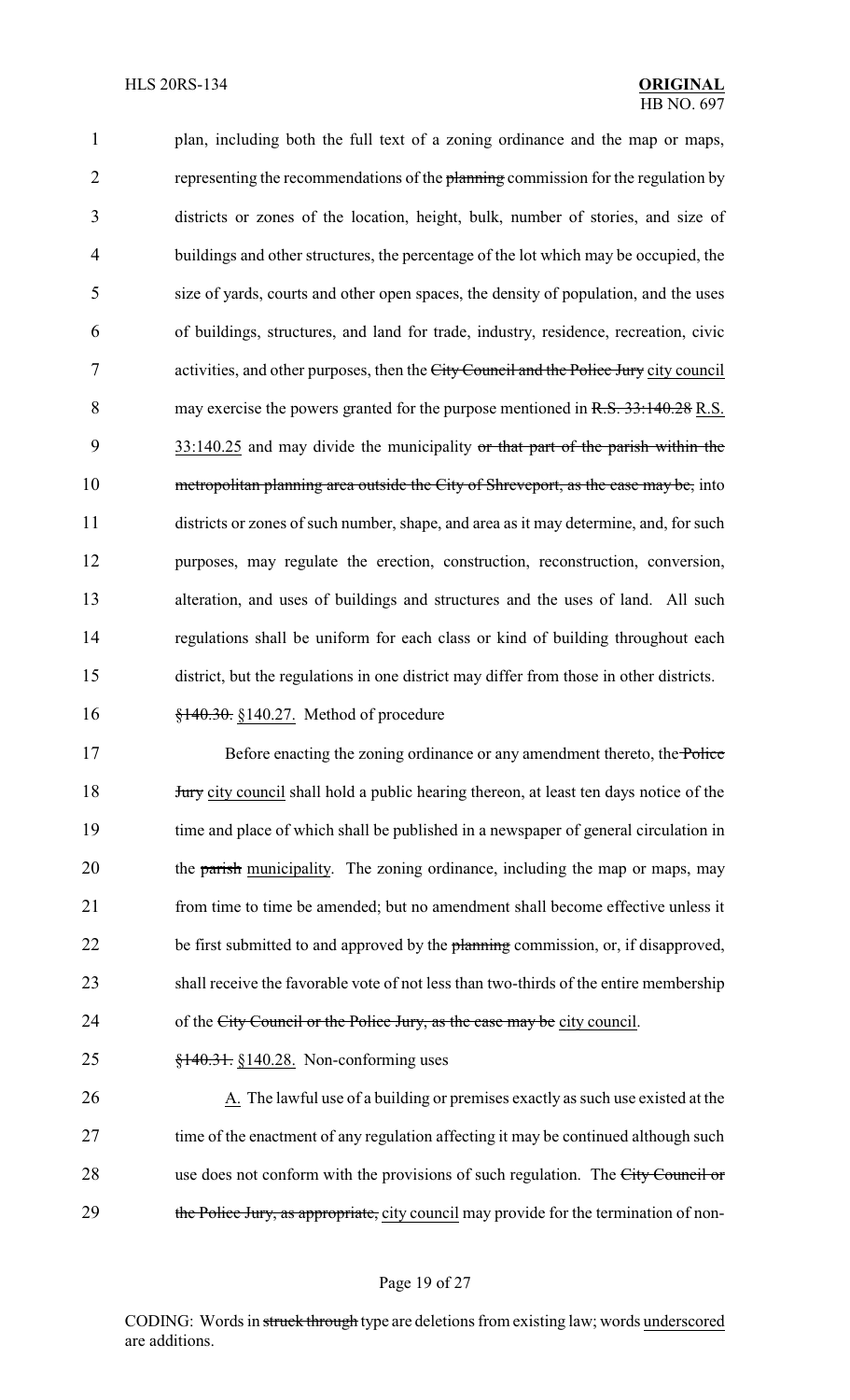1 conforming uses either by specifying the period or periods within which they shall 2 be required to cease or by providing a formula or formulas whereby the compulsory 3 termination of a non-conforming use shall be so fixed as to allow a reasonable period 4 for the recovery or amortization of the investment in the non-conformance or with 5 adequate compensation by a court of competent jurisdiction. 6 B. The City Council or the Police Jury, as appropriate, The city council may 7 in its discretion provide by ordinance for the resumption, restoration, reconstruction, 8 extension, or substitution of non-conforming uses upon such terms and conditions 9 as may be set forth in the ordinance. 10 <del>§140.32.</del> §140.29. Board of appeals 11 A.(1) The zoning ordinances shall provide for a Board of Appeals board of 12 appeals comprised of seven members, each to be appointed for a term of five years. 13 Three members shall be appointed by the city council of the city of Shreveport, three 14 members shall be appointed by the policy jury of Caddo Parish, and one member 15 shall be elected by the joint action of the city council and the police jury. Of the 16 members first appointed by the city council, one shall be appointed for a term of five 17 years and two for a period of three years; of the members first appointed by the 18 police jury, one shall be appointed for a term of four years and two for a period of 19 two years; the member elected by joint action of the city council and police jury shall 20 be elected for a term of one year. Members shall serve without compensation. Any 21 vacancy shall be filled for the unexpired term by the appointive authority, which 22 shall have also the authority to remove any member for cause stated in writing and 23 after public hearing. Notwithstanding anything contained herein to the contrary, 24 those members presently serving on the board of appeals will be allowed to complete 25 their present terms and the two alternate members will be allowed to complete their 26 terms as members, subject to the authority of the appointing authorities to remove 27 any member for cause stated in writing and after public hearing all of whom shall be 28 appointed by the city council.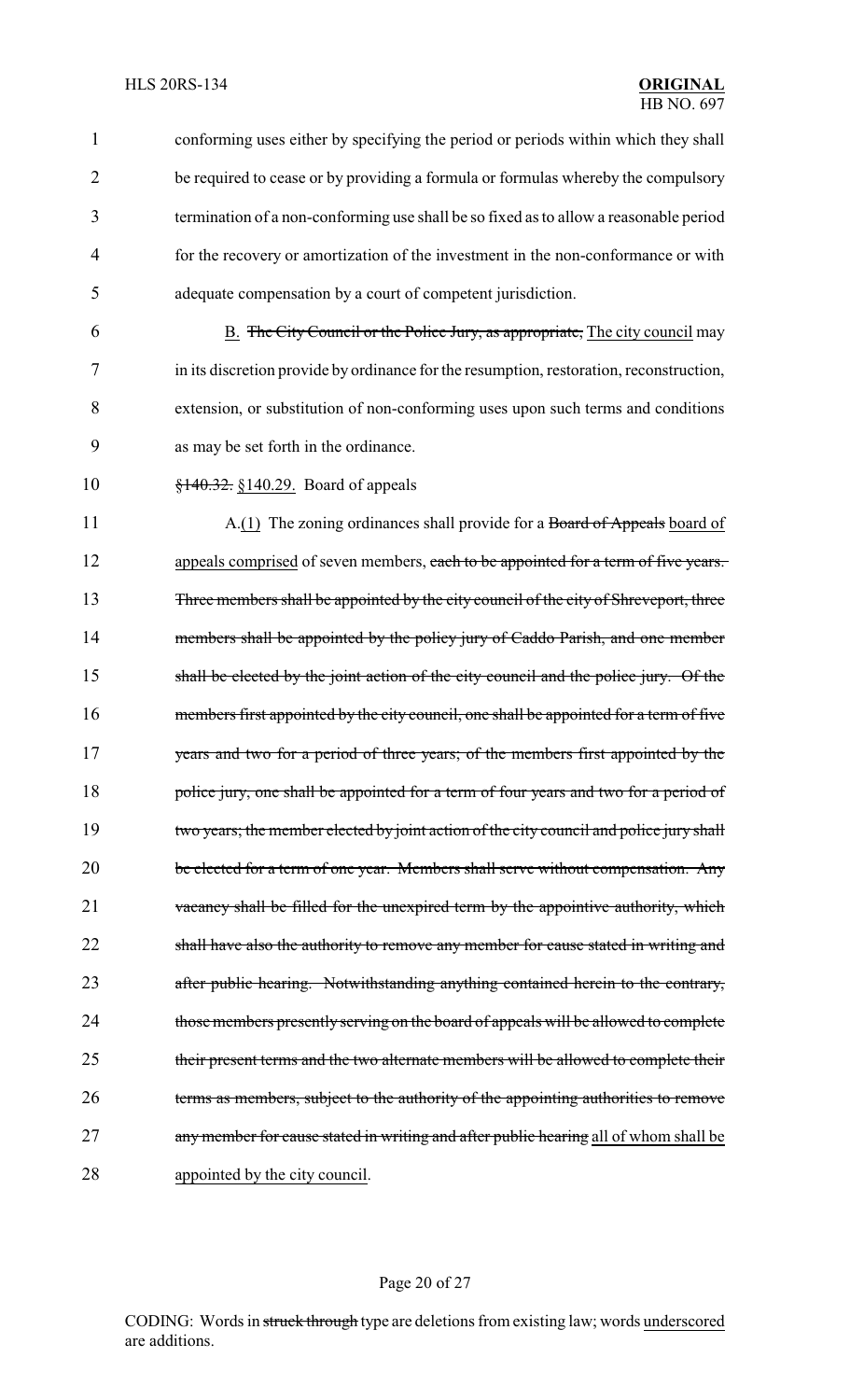| $\mathbf{1}$   | (2) Members shall serve five-year terms after initial terms as provided in this         |
|----------------|-----------------------------------------------------------------------------------------|
| $\overline{2}$ | Subsection. Two members shall serve an initial term of one year; two shall serve        |
| 3              | two years; one shall serve three years; one shall serve four years; and one shall serve |
| $\overline{4}$ | five years, as determined by lot at the first meeting of the board.                     |
| 5              | (3) Members shall serve without compensation.                                           |
| 6              | Vacancies resulting from the expiration of a term or any other reason<br>(4)            |
| 7              | shall be filled for the remainder of the unexpired term in the manner of the original   |
| 8              | appointment.                                                                            |
| 9              | (5) A member may be removed for cause stated in writing and after a public              |
| 10             | hearing.                                                                                |
| 11             | B. The zoning ordinance may provide and specify general rules to govern the             |
| 12             | organization and procedure of such board of appeals, which rules shall not be           |
| 13             | inconsistent with the provisions of this Subpart.                                       |
| 14             | C. The zoning ordinance may provide that the board of appeals may permit                |
| 15             | special exemptions to the zoning regulations in the classes of cases or situations and  |
| 16             | in accordance with the principles, conditions, safeguards, and procedures specified     |
| 17             | in the ordinance. The ordinance may also authorize the board of appeals to interpret    |
| 18             | the zoning maps and pass upon disputed questions of lot lines or district boundary      |
| 19             | lines or similar questions as they arise in the administration of the zoning            |
| 20             | regulations. The ordinance may also authorize the board of appeals to grant a           |
| 21             | variance from the strict application of zoning regulations where other procedures for   |
| 22             | variance or modification are not specified in the zoning ordinance.                     |
| 23             | D. Appeals to the board of appeals may be taken by any person aggrieved                 |
| 24             | or by any officer, department, board or bureau of the City or Parish municipality       |
| 25             | affected by any grant or refusal of a building permit or other act or decision of the   |
| 26             | building inspector or permit and zoning clerk of the municipality or parish or other    |
| 27             | administrative official based in whole or in part upon the provisions of any ordinance  |
| 28             | enacted under this Subpart.                                                             |
| 29             | E. The board of appeals shall have the following powers:                                |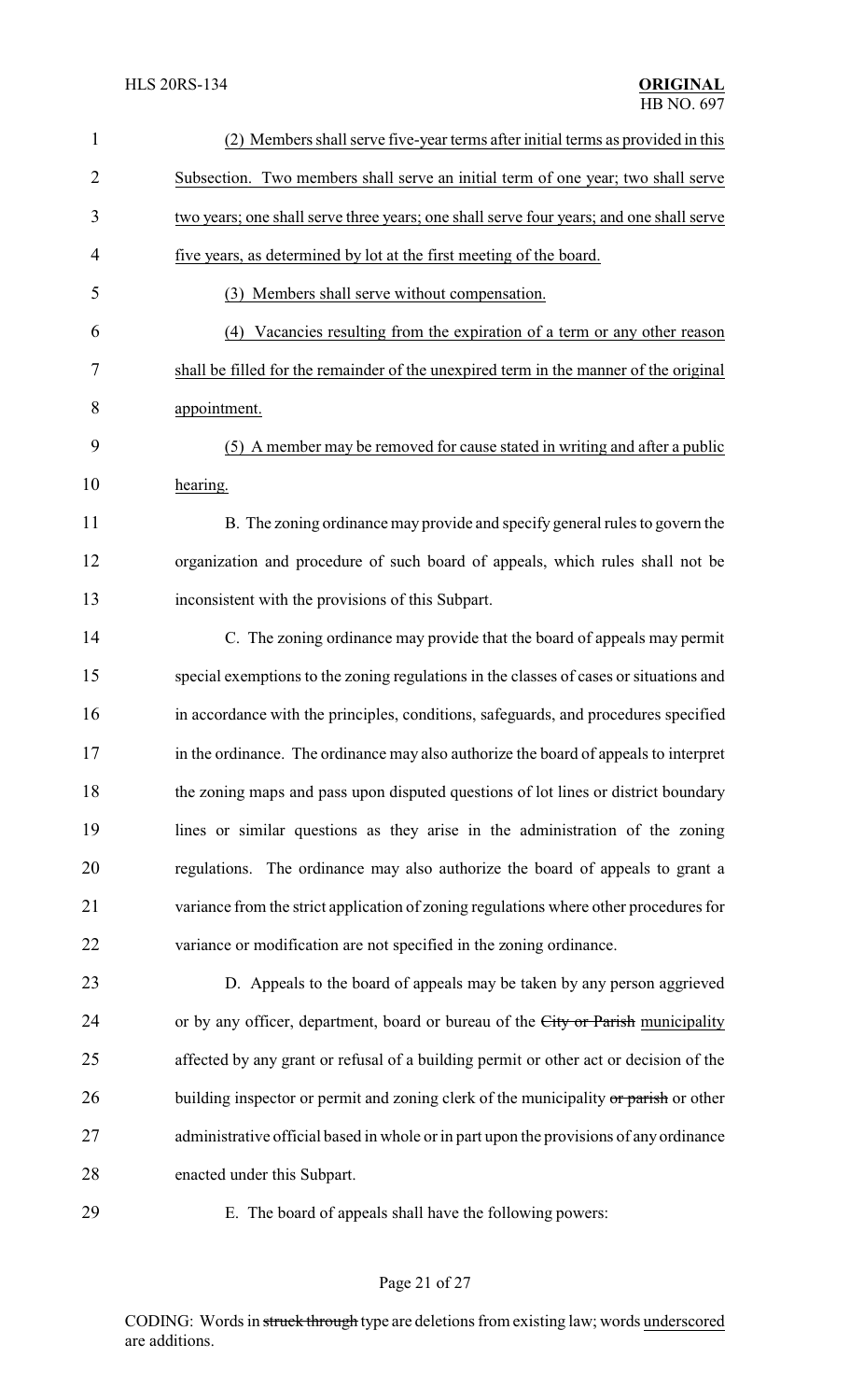(1) To hear and decide appeals where it is alleged by the appellant that there 2 is error in any order, requirement, permit, decision, or refusal made by the municipal building commissioner or any other administrative official in the carrying out or enforcement of any provision of any ordinance enacted pursuant to this Subpart.

 (2) To hear and decide, in accordance with the provisions of any such ordinance, request for special exceptions or for interpretations of the map or for decisions upon other special questions upon which such board is authorized by any such ordinance to pass.

 (3) To hear and decide on requests for a variance from the strict application of the zoning regulations where no other procedure for obtaining relief is specified in the ordinance and where due to exceptional topographic conditions or other extraordinaryand exceptional characteristics of a specific piece of property, the strict application of regulations would result in peculiar and exceptional or undue hardship upon the owner of such property, provided such relief may be granted without substantial detriment to the public good and without substantially impairing the intent and purpose of the zoning plan and zoning ordinance.

**§140.33.** §140.30. Enforcement and remedies

18 The city council and the police jury may provide for the enforcement of any 19 ordinance enacted under this Sub-part Subpart. A violation of any such ordinance is hereby declared a misdemeanor. In case any building or structure is or is proposed to be erected, constructed, reconstructed, altered, converted, or maintained, or any 22 building structure, or land is or is proposed to be used in violation of any ordinance 23 enacted under this Sub-Part Subpart, the building inspector, permit and zoning clerk, 24 municipal or parish counsel, or other appropriate authority of the municipality or of 25 the parish, or any adjacent or neighboring property owner who would be specifically damaged by such violation, may, in addition to other remedies, institute injunction, mandamus, or other appropriate action or proceeding to prevent such unlawful erection, construction, reconstruction, alteration, conversion, maintenance, or use,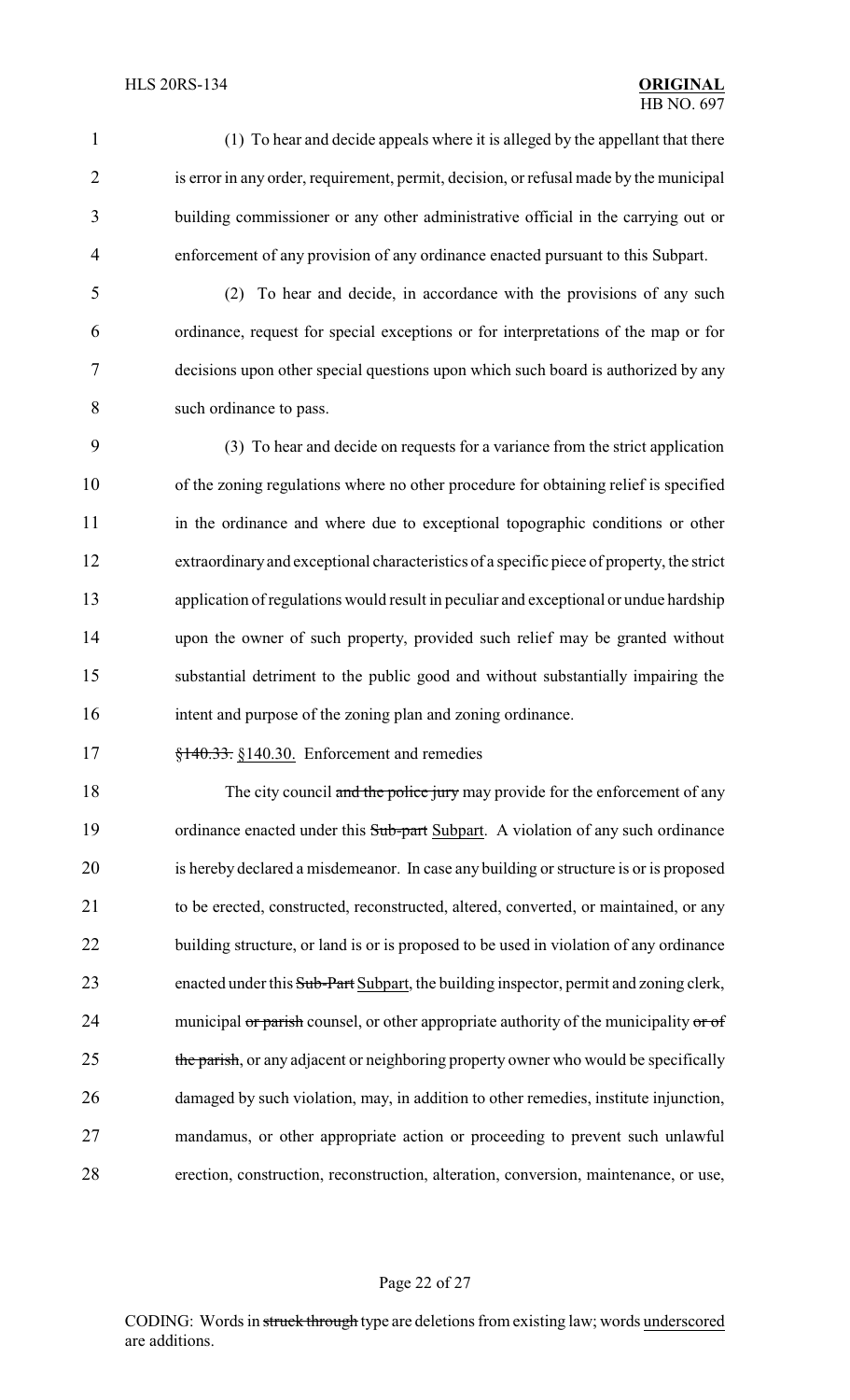1 or to correct or abate such violation, or to prevent the occupancy of such building, 2 structure, or land.

3 §140.34. §140.31. Conflict with other laws

4 A. Whenever the If regulations made under authority of this Sub-Part Subpart require a greater width or size of yards, courts, or other open spaces, or require a lower height of buildings or less number of stories, or require a greater percentage of lot to be left unoccupied, or impose other higher standards than are required in any other statute, the provisions of the regulations made under authority 9 of this Sub-part Subpart shall govern.

10 B. Whenever the provisions of any other statute require If any other 11 provision of law requires a greater width or size of yards, courts, or other open 12 spaces, or require a greater percentage of lot to be left unoccupied, or impose other 13 higher standards than are required by the regulations made under authority of this 14 Sub-part Subpart, the provisions of such statute shall govern.

15 §140.35. §140.32. Existing zoning ordinances

16 Existing zoning ordinances of the city of Shreveport municipality shall 17 continue in effect until repealed by ordinances enacted under the authority of this 18 Sub-Part Subpart.

19 <del>§140.36.</del> §140.33. Grant of power

 For the purposes of promoting the public health, safety, morals, convenience, 21 order, prosperity, and general welfare, the City Council of the City of Shreveport and 22 the Police Jury of Caddo Parish are the city council is hereby empowered, in 23 accordance with the conditions and procedures specified in this Sub-Part Subpart, to adopt housing codes prescribing minimum standards for the area, volume, light, air, ventilation, illumination, occupancy and density of occupancy, and sanitation of dwellings and dwelling places; to adopt building codes, plumbing codes, electrical codes and related measures to regulate the construction, reconstruction, alteration, extension, conversion, or maintenance of buildings; to regulate by building and housing codes or other measures or ordinances conditions of sanitation, including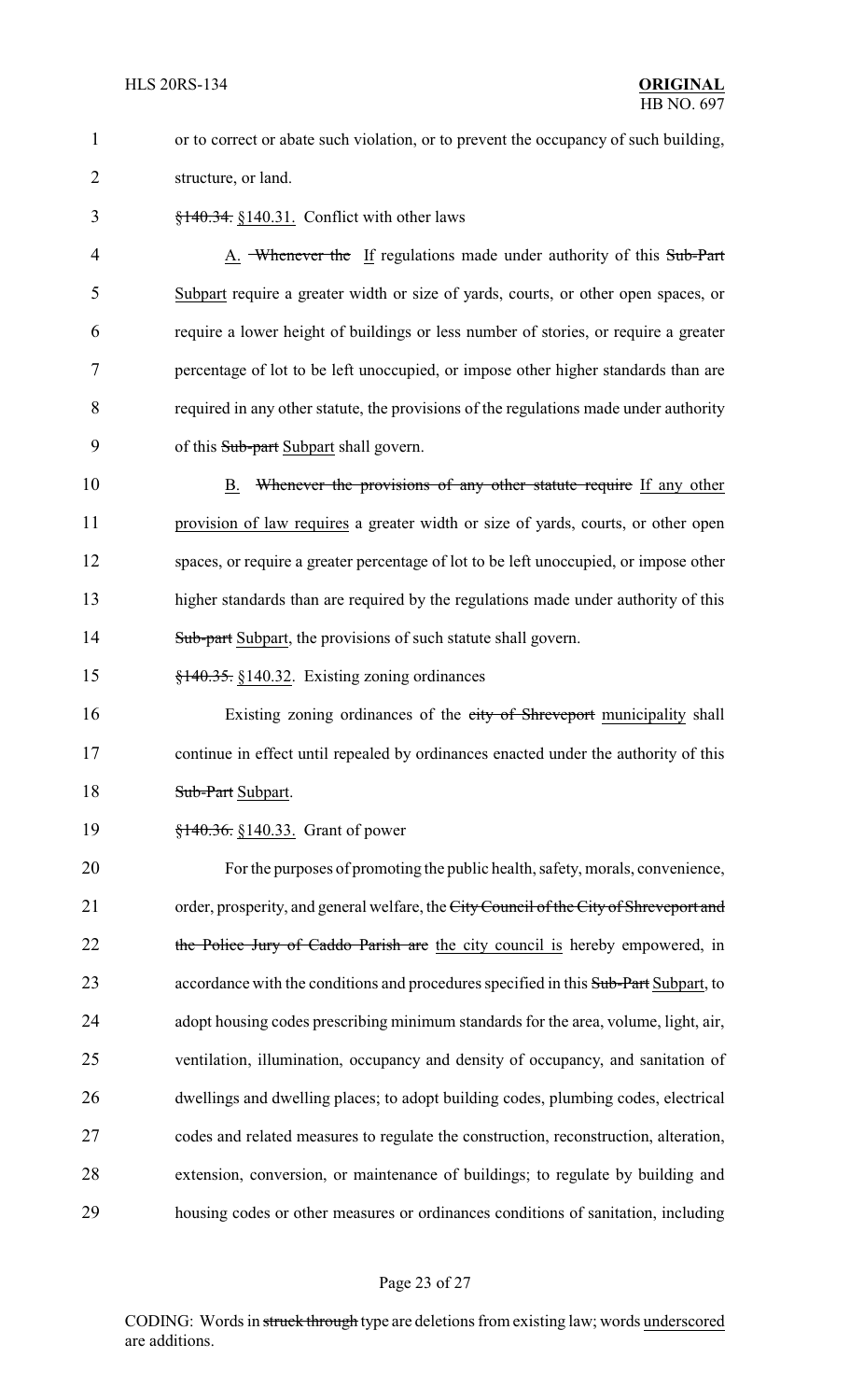| $\mathbf{1}$   | requirements for water supply and sewerage disposal and drainage; and to adopt such      |
|----------------|------------------------------------------------------------------------------------------|
| $\overline{2}$ | other ordinances, regulations, and plans as, in their judgment, are necessary to effect  |
| 3              | the rehabilitation of substandard dwellings and blighted areas within the                |
| 4              | municipality, in the case of the City of Shreveport, and within that part of Caddo       |
| 5              | Parish within the metropolitan planning area but outside the City of Shreveport, in      |
| 6              | the case of Caddo Parish; provided, however, that such codes, ordinances, plans or       |
| 7              | other measures may be adopted with respect only to such portion of the metropolitan      |
| 8              | planning area outside the City of Shreveport as, in the judgment of the Police Jury,     |
| 9              | is deemed necessary.                                                                     |
| 10             | §140.37. §140.34. Planning commission Commission                                         |
| 11             | The planning commission may prepare and recommend to the City Council                    |
| 12             | and the Police Jury city council for adoption such codes, ordinances, plans, or other    |
| 13             | measures as, in its judgment, may be necessary to accomplish the purpose of this         |
| 14             | Sub-Part Subpart.                                                                        |
| 15             | $\frac{$140.38}{\\8140.35}$ . Method of procedure                                        |
| 16             | Except for the adopting of the zoning ordinance or any amendment thereto                 |
| 17             | by the city council, before adopting any code, ordinance, plan, or other measure         |
| 18             | pursuant to this Subpart, the city council or the police jury, as the case may be, shall |
| 19             | hold a public hearing thereon, at least ten days notice of the time and place of which   |
| 20             | shall be published in a newspaper of general circulation in the municipality or in the   |
| 21             | parish, as the case may be.                                                              |
| 22             | $\frac{$140.39}{140.39}$ : §140.36. Enforcement and remedies                             |
| 23             | The City Council and the Police Jury city council may provide, in their                  |
| 24             | respective jurisdictions, for the enforcement of any code, ordinance, or other measure   |
| 25             | enacted under this Sub-Part Subpart. A violation of any such code, ordinance, or         |
| 26             | other measure is hereby declared a misdemeanor. In case any building or structure        |
| 27             | is or is proposed to be constructed, reconstructed, altered, extended, converted, or     |
| 28             | maintained in violation of any code or ordinance enacted under this Sub-Part             |
| 29             | Subpart, the building inspector, permit or zoning clerk, municipal or parish counsel,    |
|                |                                                                                          |

# Page 24 of 27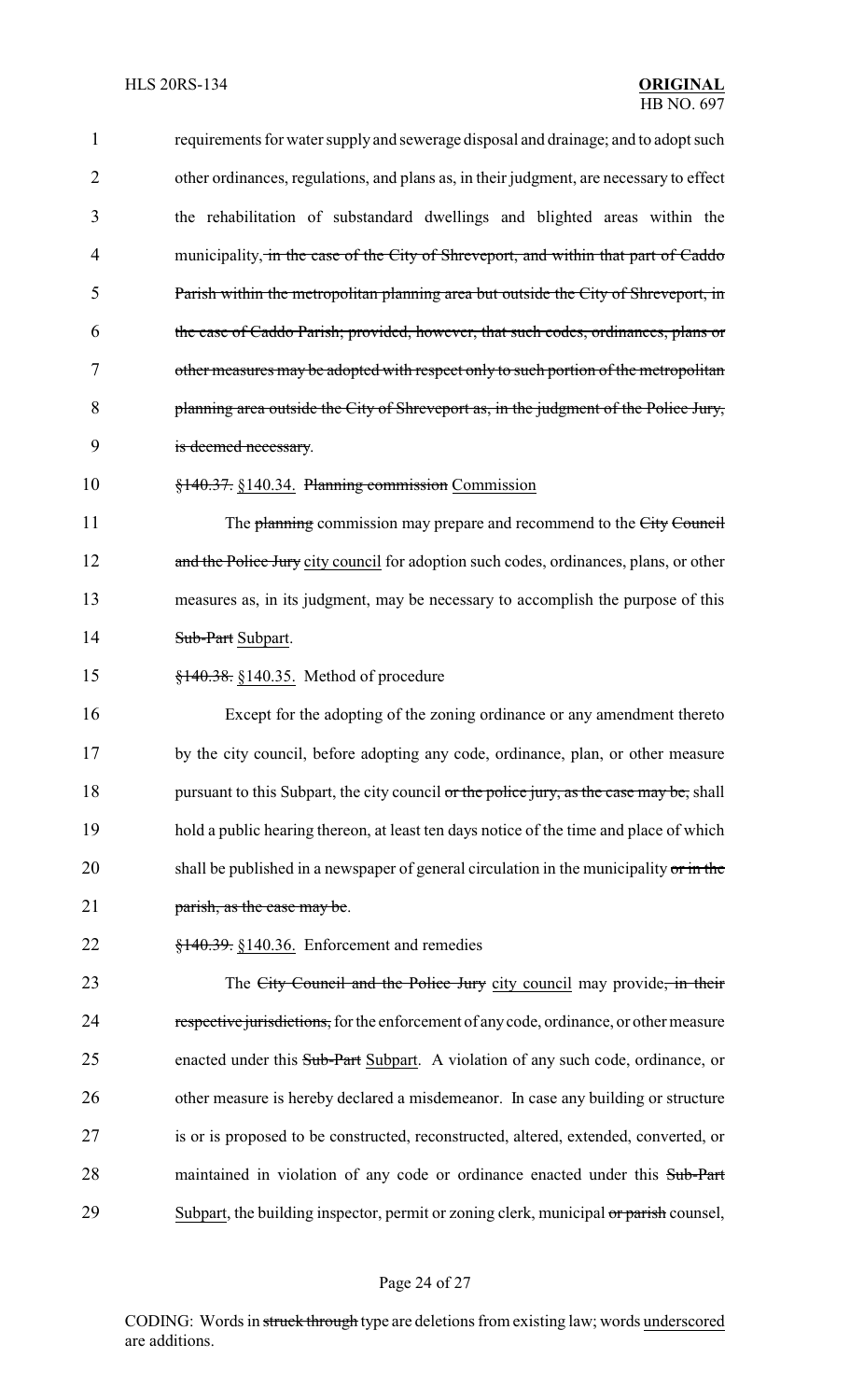1 or other appropriate authority of the municipality or of the parish, or any adjacent or neighboring property owner who would be specifically damaged by such violation, may, in addition to other remedies, institute injunction, mandamus, or other appropriate action or proceeding to prevent such unlawful construction, reconstruction, alteration, extension, conversion, maintenance, or use, or to correct or abate such violation, or to prevent the occupancy of such building. Section 2. This Act shall become effective on January 1, 2022.

## DIGEST

The digest printed below was prepared by House Legislative Services. It constitutes no part of the legislative instrument. The keyword, one-liner, abstract, and digest do not constitute part of the law or proof or indicia of legislative intent. [R.S. 1:13(B) and 24:177(E)]

| HB 697 Original |                      | McCormick |
|-----------------|----------------------|-----------|
|                 | 2020 Regular Session |           |

**Abstract:** Removes the territory of Caddo Parish from the jurisdiction of the Shreveport Metropolitan Planning Commission.

Present law authorizes the governing authority of the city of Shreveport (city council) and the police jury of Caddo Parish (police jury) to create the Shreveport Metropolitan Planning Commission. Provides that the commission's jurisdiction shall be the area included within the municipal limits of the city and that area of the parish lying within five miles of the municipal limits.

Proposed law restricts the commission's jurisdiction to inside the city limits of Shreveport. Removes the authority granted to the police jury to jointly create the commission.

Present law provides that the commission shall be governed by a board of nine members, all of whom must be residents and qualified voters of Caddo Parish. Provides that members shall be appointed as follows: four members appointed by the city council, four members appointed by the police jury, and one member appointed jointly by the city council and the police jury. Provides that members serve six-year staggered terms without compensation.

Proposed law provides instead that the commission's nine members are all appointed by the city council. Requires members to be residents and qualified voters of the city of Shreveport.

Present law requires the commission to prepare an annual budget with monies appropriated by the city council and the police jury. Proposed law removes the requirement that monies be appropriated by the police jury.

Present law authorizes the city council and police jury to adopt a master plan for the physical development of the municipality, including areas outside of the boundaries that bear relation to the planning of the municipality. Provides for the content of the resolution and plan, including, but not limited to, an official map, the general location of streets, utilities, public buildings, schools, airports, and playgrounds. Provides that the plan shall take effect after it has been approved by the city council and police jury.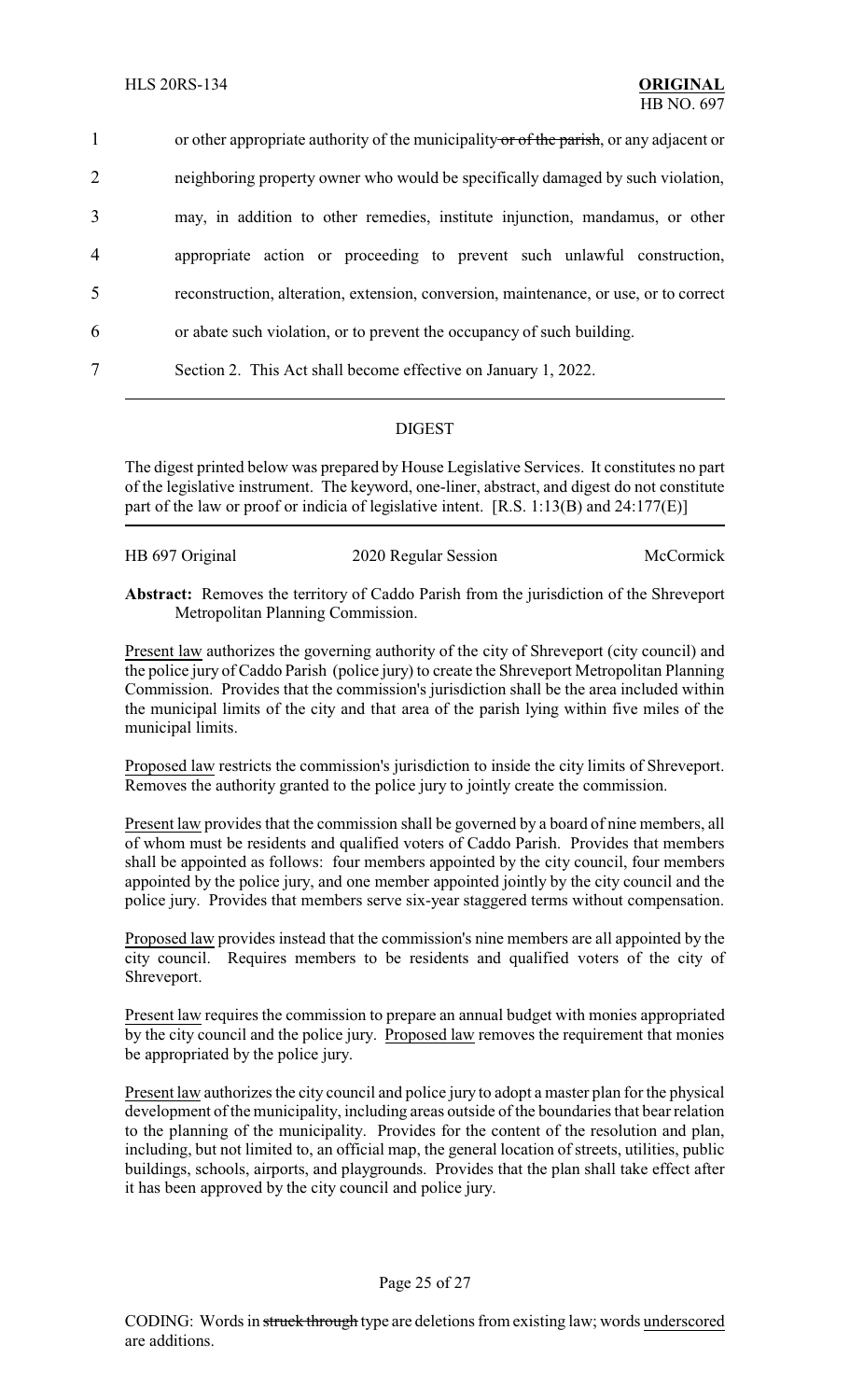Proposed law retains present law except removes authority granted to the police jury to participate in the adoption of the master plan. Restricts the master plan to areas inside the city limits of Shreveport.

Present law provides that after the adoption of the master plan, no public way, utility, building, or school can be constructed or authorized unless the location has been approved by the commission.

#### Proposed law retains present law.

Present law provides that in the case of the commission's disapproval, the city council and police jury have authority to override such disapproval by a vote of not less than two-thirds of its entire membership. Provides that if the public way, utility, building, or school does not fall within the jurisdiction of the city council or police jury, then the body or official with such jurisdiction may override the disapproval of the commission by two-thirds vote of its entire membership or by such official.

Proposed law removes the authority granted to the police jury to override the commission's disapproval. Provides that the city council retains all power to approve the master plan and the power to override the commission's disapproval.

Present law provides that after the adoption of the master plan, no plat of a subdivision of land shall be filed or recorded until it has been approved by the commission. Prohibits the clerk of court from filing or recording a plat of a subdivision without the commission's approval. Requires the commission to recommend subdivision regulations. Provides that the regulations may include requirements as to the manner in which streets shall be graded and improved, and water, sewer, and other utility mains shall be installed. Provides further with respect to the content of the regulations. Requires the commission to hold a public hearing prior to recommending its regulations and any amendments.

Present law provides that if the owner of any land transfers or sells or agrees to sell such land before a plat is approved by the commission, the owner will be subject to a penalty of \$100 for each lot transferred or sold or agreed to be sold.

#### Proposed law retains present law.

Present law provides that if the commission recommends a zoning plan to the city council and the police jury, then, for the purpose of promoting the health, safety, morals, and general welfare of residents, the city council and police jurymay divide the municipality or that part lying within five miles of the municipality into districts or zones and may regulate the erection, construction, reconstruction, conversion, alteration, and uses of buildings and structures and uses of land.

Proposed law removes the authority granted to the police jury to divide the parish into districts or zones.

Present aw provides that zoning ordinances shall provide for a board of appeals composed of seven members. Provides that three members are appointed by the city council, three members are appointed by the police jury, and one member is appointed jointly by the city council and the police jury. Provides that members serve five-year staggered terms without compensation.

Proposed law provides that all members of the board of appeals are appointed by the city council.

Present law provides for the powers and duties of the board of appeals, including but not limited to, the following: